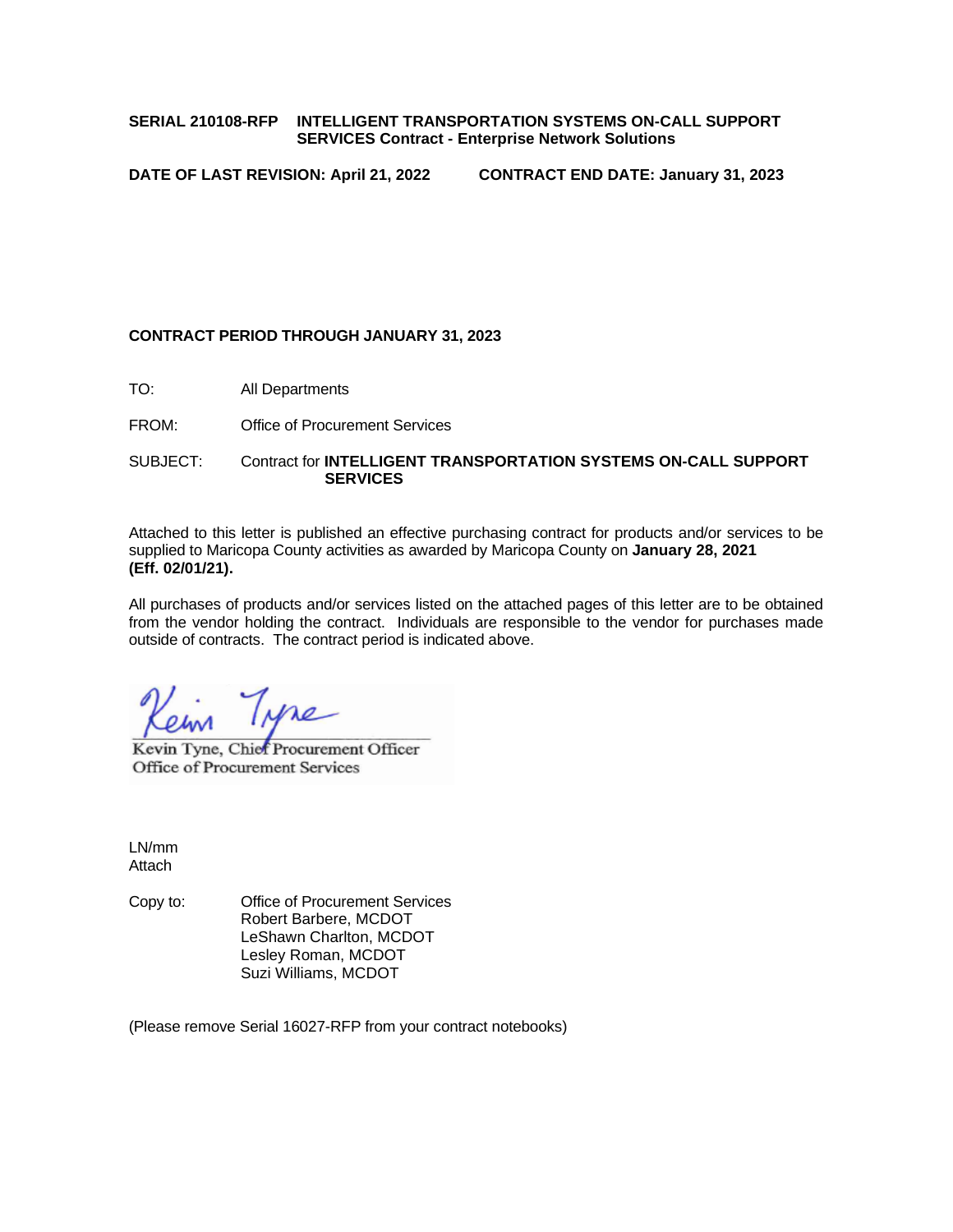

# **CONTRACT INTELLIGENT TRANSPORTATION SYSTEMS ON-CALL SUPPORT SERVICES 210108-RFP**

This contract is entered into this 28<sup>th</sup> day of January, 2021 by and between Maricopa County ("County"), a political subdivision of the State of Arizona, and Enterprise Network Solutions, an Arizona corporation ("Contractor") for the purchase of Intelligent Transportation System On-Call Support Services.

## 1.0 CONTRACT TERM

This contract is for a term of two years, beginning on the 1<sup>st</sup> day of February 2021 and ending the 31<sup>st</sup> day of January 2023.

## 2.0 OPTION TO RENEW

The County may, at its option and with the concurrence of the Contractor, renew the term of this contract up to a maximum of four additional year(s), (or at the County's sole discretion, extend the contract on a month-to-month basis for a maximum of six months after expiration). The Contractor shall be notified in writing by the Office of Procurement Services of the County's intention to renew the contract term at least 60 calendar days prior to the expiration of the original contract term.

## 3.0 CONTRACT COMPLETION

In preparation for contract completion, the Contractor shall make all reasonable efforts for an orderly transition of its duties and responsibilities to another provider and/or to the County. This may include, but is not limited to, preparation of a transition plan and cooperation with the County or other providers in the transition. The transition includes the transfer of all records and other data in the possession, custody, or control of the Contractor that are required to be provided to the County either by the terms of this agreement or as a matter of law. The provisions of this clause shall survive the expiration or termination of this agreement.

## 4.0 PRICE ADJUSTMENTS

Any requests for reasonable price adjustments must be submitted 60 calendar days prior to contract expiration. Requests for adjustment in cost of labor and/or materials must be supported by appropriate documentation. The reasonableness of the request will be determined by comparing the request with the Consumer Price Index or by performing a market survey. If County agrees to the adjusted price terms, County shall issue written approval of the change and provide an updated version of the contract. The new change shall not be in effect until the date stipulated on the updated version of the contract.

## 5.0 PAYMENTS

- 5.1 As consideration for performance of the duties described herein, County shall pay Contractor the sum(s) stated in Exhibit D – Pricing Sheet.
- 5.2 Payment shall be made upon the County's receipt of a properly completed invoice.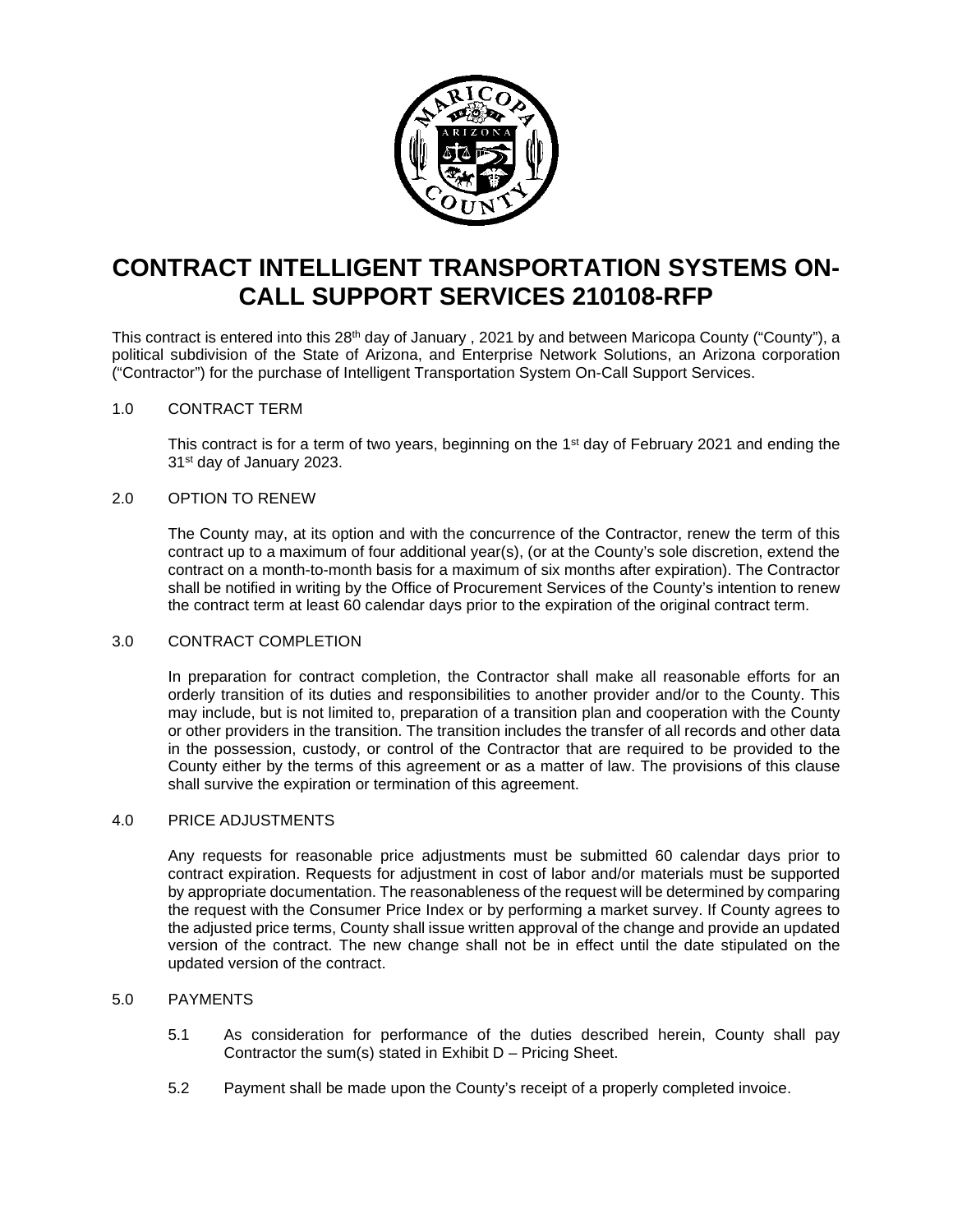#### 5.3 INVOICES

- 5.3.1 The Contractor shall submit one legible copy of their detailed invoice before payment(s) will be made. Incomplete invoices will not be processed. At a minimum, the invoice must provide the following information:
	- Company name, address, and contact information
	- County bill-to name and contact information
	- Contract serial number
	- County purchase order number
	- Project name and/or number
	- Invoice number and date
	- Payment terms
	- Date of service or delivery
	- **Quantity**
	- Contract item number(s)
	- Arrival and completion time
	- Description of purchase (product or services)
	- Pricing per unit of purchase
	- Extended price
	- Freight (if applicable)
	- Mileage with rate (if applicable)
	- Total amount due
- 5.3.2 Labor, services, and maintenance must be billed as a separate line item.
- 5.3.3 Problems regarding billing or invoicing shall be directed to the department as listed on the purchase order.
- 5.3.4 Payment shall only be made to the Contractor by Accounts Payable through the Maricopa County Vendor Express Payment Program. This is an electronic funds transfer (EFT) process. After contract award, the Contractor shall complete the Vendor Registration Form accessible from the County Department of Finance<br>Vendor Registration Web Site https://www.maricopa.gov/5169/VendorSite [https://www.maricopa.gov/5169/Vendor-](https://www.maricopa.gov/5169/Vendor-Information)[Information.](https://www.maricopa.gov/5169/Vendor-Information)
- 5.3.5 Discounts offered in the contract shall be calculated based on the date a properly completed invoice is received by the County.
- 5.3.6 EFT payments to the routing and account numbers designated by the Contractor shall include the details on the specific invoices that the payment covers. The Contractor is required to discuss remittance delivery capabilities with their designated financial institution for access to those details.

#### 5.4 APPLICABLE TAXES

- 5.4.1 It is the responsibility of the Contractor to determine any and all applicable taxes and include those taxes in their proposal. The legal liability to remit the tax is on the entity conducting business in Arizona. Tax is not a determining factor in contract award.
- 5.4.2 The County will look at the price or offer submitted and will not deduct, add, or alter pricing based on speculation or application of any taxes, nor will the County provide Contractor any advice or guidance regarding taxes. If you have questions regarding your tax liability, seek advice from a tax professional prior to submitting your bid. You may also find information at [https://www.azdor.gov/Business.aspx.](https://www.azdor.gov/Business.aspx) Once your bid is submitted, the offer is valid for the time specified in this solicitation, regardless of mistake or omission of tax liability. If the County finds overpayment of a project due to tax consideration that was not due, the Contractor will be liable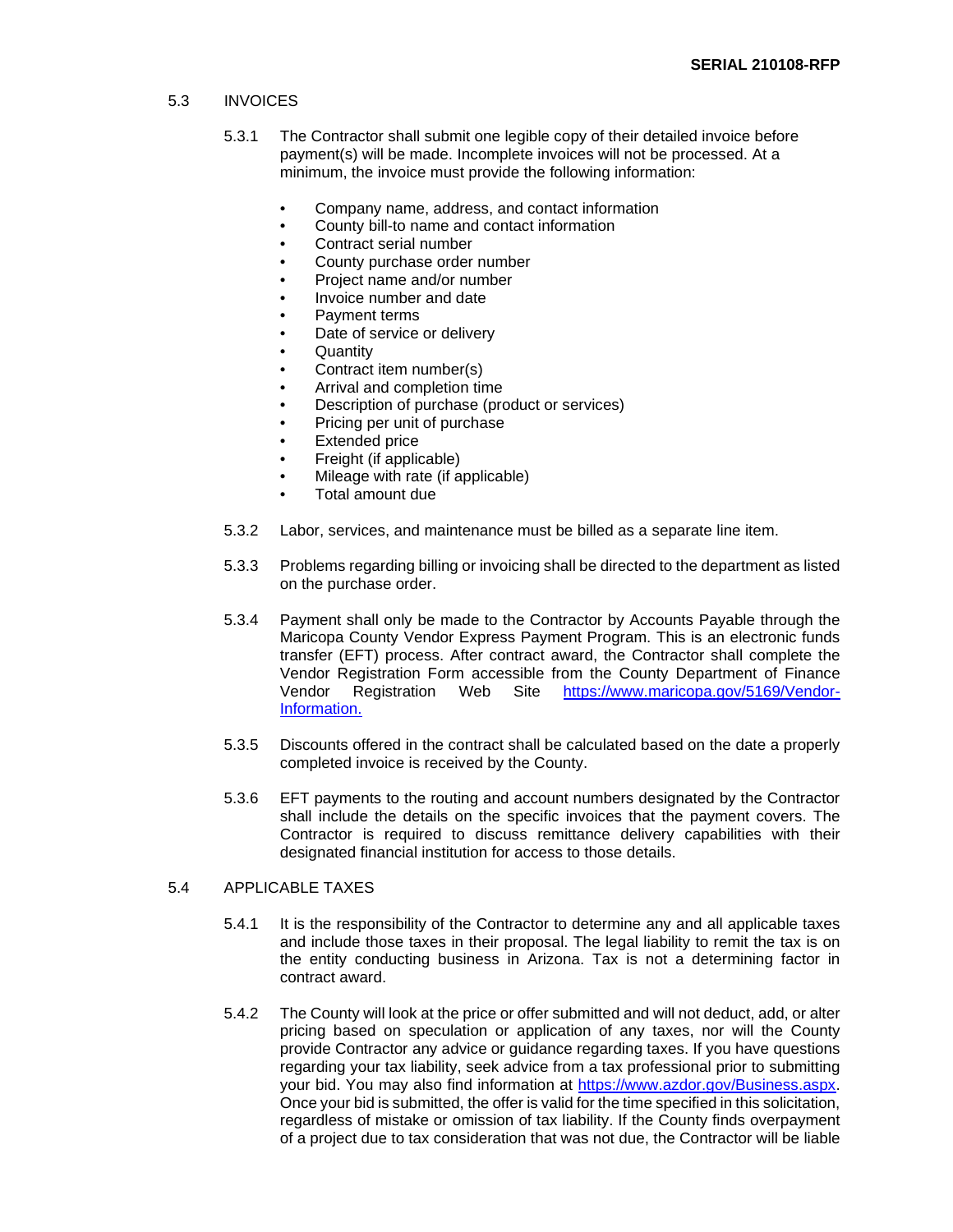to the County for that amount, and by contracting with the County agrees to remit any overpayments back to the County for miscalculations on taxes included in a bid price.

5.4.3 Tax Indemnification: Contractor and all subcontractors shall pay all Federal, State, and local taxes applicable to their operation and any persons employed by the Contractor. Contractor shall, and require all subcontractors to, hold Maricopa County harmless from any responsibility for taxes, damages, and interest, if applicable, contributions required under Federal and/or State and local laws and regulations, and any other costs including: transaction privilege taxes, unemployment compensation insurance, Social Security, and workers' compensation. Contractor may be required to establish, to the satisfaction of County, that any and all fees and taxes due to the City or the State of Arizona for any license or transaction privilege taxes, use taxes, or similar excise taxes are currently paid (except for matters under legal protest).

### 6.0 AVAILABILITY OF FUNDS

- 6.1 The provisions of this contract relating to payment for services shall become effective when funds assigned for the purpose of compensating the Contractor as herein provided are actually available to County for disbursement. The County shall be the sole judge and authority in determining the availability of funds under this contract. County shall keep the Contractor fully informed as to the availability of funds.
- 6.2 If any action is taken by, any state agency, Federal department, or any other agency or instrumentality to suspend, decrease, or terminate its fiscal obligations under, or in connection with, this contract, County may amend, suspend, decrease, or terminate its obligations under, or in connection with, this contract. In the event of termination, County shall be liable for payment only for services rendered prior to the effective date of the termination, provided that such services are performed in accordance with the provisions of this contract. County shall give written notice of the effective date of any suspension, amendment, or termination under this section, at least 10 days in advance.

## 7.0 STRATEGIC ALLIANCE for VOLUME EXPENDITURES (SAVE)

The County is a member of the SAVE cooperative purchasing group. SAVE includes the State of Arizona, many Phoenix metropolitan area municipalities, and many K-12 unified school districts. Under the SAVE Cooperative Purchasing Agreement, and with the concurrence of the successful respondent under this solicitation, a member of SAVE may access a contract resulting from a solicitation issued by the County. If contractor does not want to grant such access to a member of SAVE, state so in contractor's bid. In the absence of a statement to the contrary, the County will assume that contractor does wish to grant access to any contract that may result from this bid. The County assumes no responsibility for any purchases by using entities.

## 8.0 INTERGOVERNMENTAL COOPERATIVE PURCHASING AGREEMENTS (ICPAs)

County currently holds ICPAs with numerous governmental entities. These agreements allow those entities, with the approval of the Contractor, to purchase their requirements under the terms and conditions of the County contract. It is the responsibility of the non-County government entity to perform its own due diligence on the acceptability of the contract under its applicable procurement rules, processes, and procedures. Certain governmental agencies may not require an ICPA and may utilize this contract if it meets their individual requirements. Other governmental agencies may enter into a separate Statement of Work with the Contractor to meet their own requirements. The County is not a party to any uses of this contract by other governmental entities.

## 9.0 DUTIES

9.1 The Contractor shall perform all duties stated in Exhibit B – Scope of Work, or as otherwise directed in writing by the procurement officer.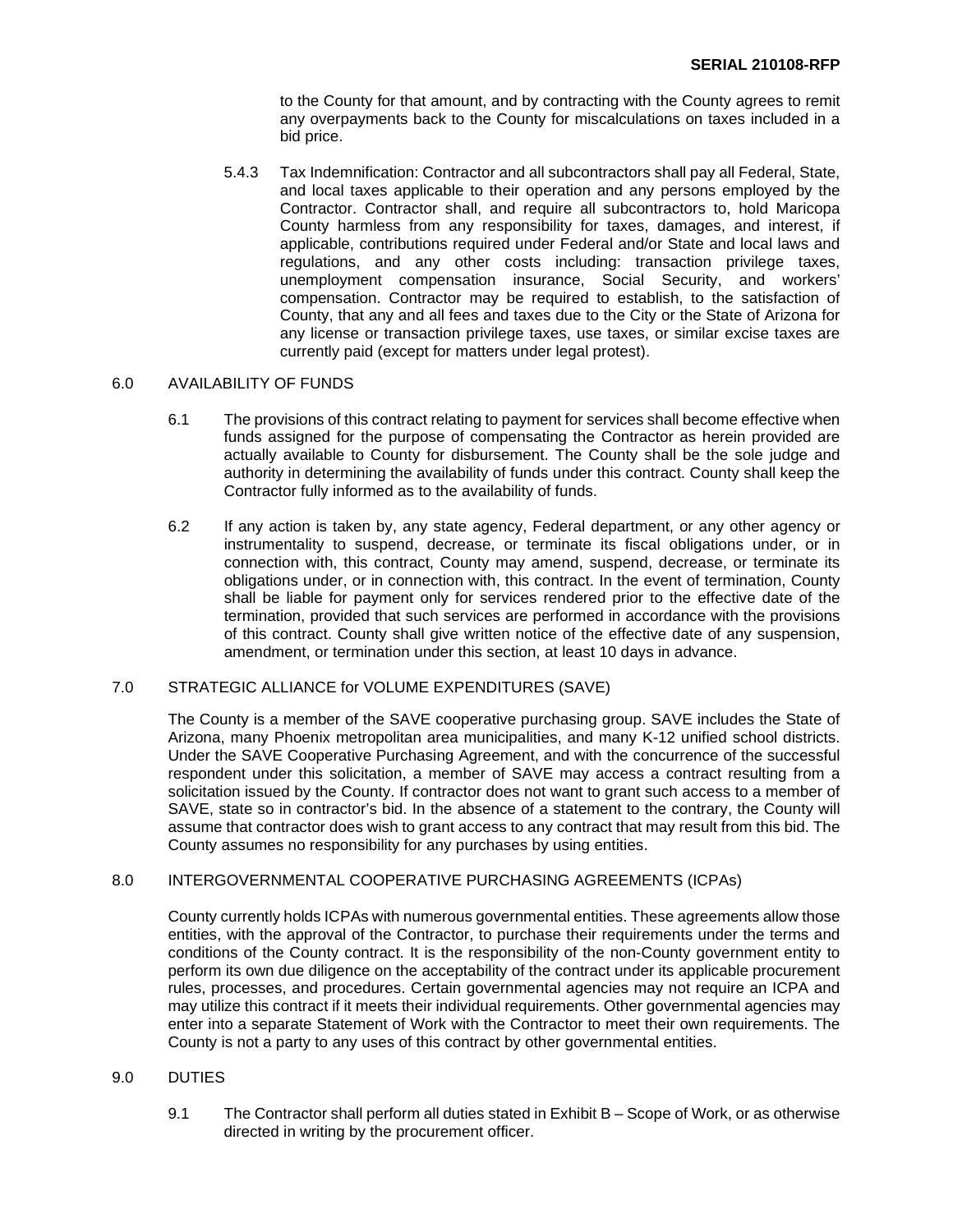9.2 During the contract term, County may provide Contractor's personnel with adequate workspace for consultants and such other related facilities as may be required by Contractor to carry out its contractual obligations.

#### 10.0 TERMS AND CONDITIONS

- 10.1 INDEMNIFICATION
	- 10.1.1 To the fullest extent permitted by law, and to the extent that claims, damages, losses, or expenses are not covered and paid by insurance purchased by the contractor, the contractor shall defend, indemnify, and hold harmless the County (as Owner), its agents, representatives, officers, directors, officials, and employees from and against all claims, damages, losses, and expenses (including, but not limited to attorneys' fees, court costs, expert witness fees, and the costs and attorneys' fees for appellate proceedings) arising out of, or alleged to have resulted from, the negligent acts, errors, omissions, or mistakes relating to the performance of this contract.
	- 10.1.2 Contractor's duty to defend, indemnify, and hold harmless the County, its agents, representatives, officers, directors, officials, and employees shall arise in connection with any claim, damage, loss, or expense that is attributable to bodily injury, sickness, disease, death, or injury to, impairment of, or destruction of tangible property, including loss of use resulting therefrom, caused by negligent acts, errors, omissions, or mistakes in the performance of this contract, but only to the extent caused by the negligent acts or omissions of the contractor, a subcontractor, anyone directly or indirectly employed by them, or anyone for whose acts they may be liable, regardless of whether or not such claim, damage, loss, or expense is caused in part by a party indemnified hereunder.
	- 10.1.3 The amount and type of insurance coverage requirements set forth herein will in no way be construed as limiting the scope of the indemnity in this section.
	- 10.1.4 The scope of this indemnification does not extend to the sole negligence of County.

#### 10.2 ACCEPTANCE

- 10.2.1 Upon completion of services, service delivery shall be deemed accepted and the warranty period shall begin when a) material(s)/equipment is installed (as necessary) and fully operational; and/or b) the department has deemed all service/work completed, including but not limited to, any inspection, repair, installation, maintenance, design, development, deployment, operation, and initial training, (as applicable). Additionally, all documentation shall be completed prior to final acceptance.
- 10.2.2 For the County's initial purchase of each equipment and software product, the contractor shall provide an acceptance test period (Test Period) that commences upon installation. Installation shall be defined as a) the equipment, if any, is mounted; b) the software is installed on the data base server(s) and/or personal computer(s); and c) implementation team training, if any, is complete. During the Test Period, County shall determine whether the equipment and software meet the contractor published electronic documentation ("Specifications"). The Test Period shall be for 90 calendar days. If County has not given the contractor a written deficiency statement specifying how the equipment or software fails to meet the Specifications ("Deficiency Statement') within the Test Period, the equipment and software shall be deemed accepted. If County provides a Deficiency Statement within the Test Period, the contractor shall have 30 calendar days to correct the deficiency, and the customer shall have an additional 60 calendar days to evaluate the equipment and software. If the equipment or software does not meet the Specifications at the end of the additional 60 calendar day period, the County may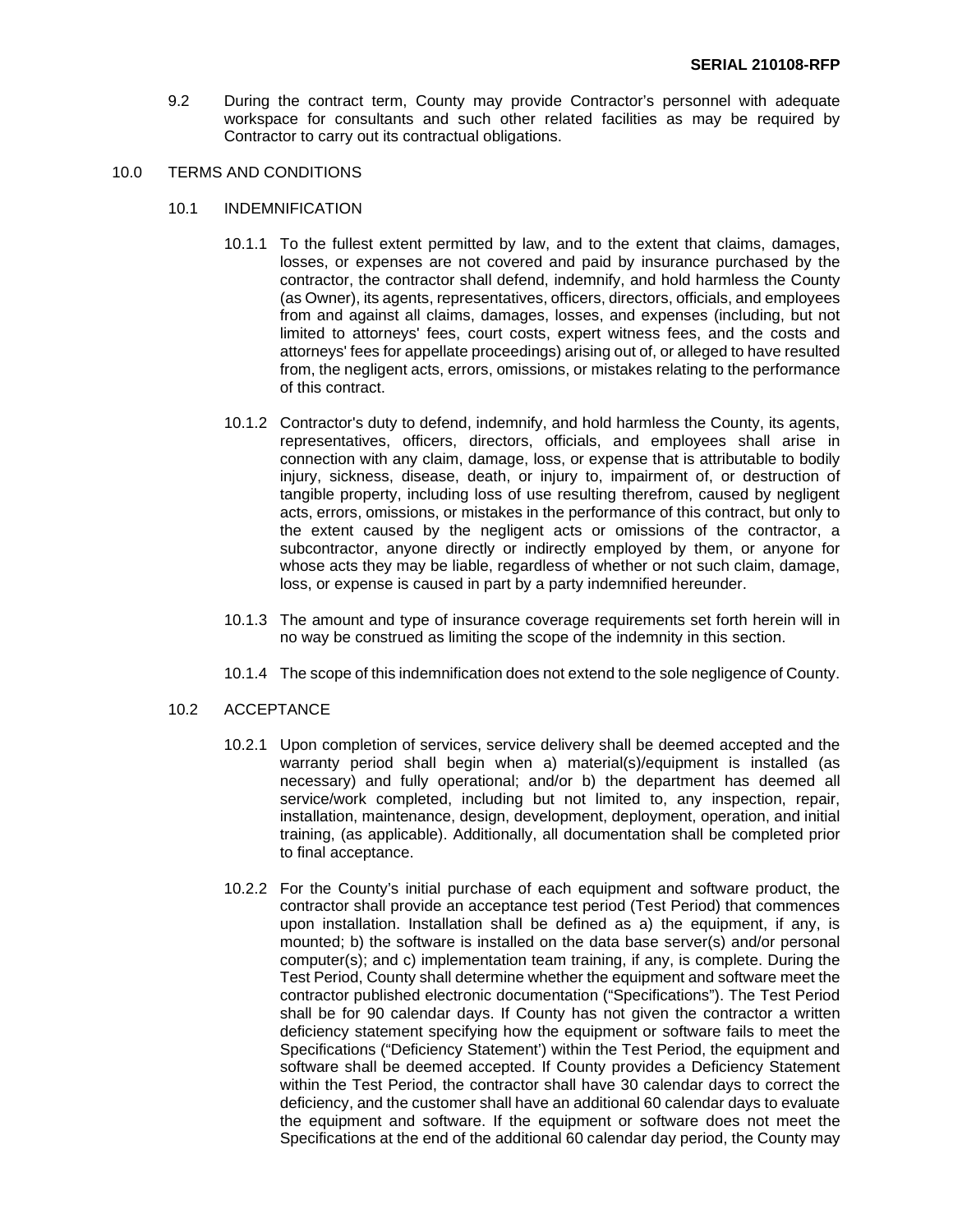terminate this contract. Upon any such termination, contractor shall, at contractor's cost, remove all equipment and software from County premises and equipment. County shall return all equipment and software to the contractor, and the contractor shall refund any monies paid by County to the contractor. Upon completion of these terms, neither party shall then have any further liability to the other for the products that were the subject of the acceptance test.

## 10.3 INFRINGEMENT DEFENSE AND INDEMNIFICATION

10.3.1 Definitions

For purposes of this section:

- 10.3.1.1 "Claim" means any cause of action in a third-party action, suit, or proceeding against County alleging that Contractor software, or its upgrades, modifications, or revisions, as of its delivery date under this agreement, infringes a valid U.S. patent, copyright, or trademark.
- 10.3.1.2 "Participate and Share in the Costs" means Contractor will assist the County in the defense of the Claim, to the extent agreed to by the parties, except that Contractor shall be solely responsible for any and all costs adjudged in a successful Claim against the County.
- 10.3.1.3 "Third-Party Products" means any products made by a party other than Contractor, and may include, without limitation, products ordered by County from third parties. However, components of Contractor branded products are not Third-Party Products if they are both:
	- 10.3.1.3.1 embedded in Third-Party Products (i.e., not recognizable as standalone items); and
	- 10.3.1.3.2 not identified as separate items on Contractor's price list, quotes, order specifications forms, or documentation.
- 10.3.2 Defense and Indemnity
	- 10.3.2.1 Contractor shall defend, and Participate and Share in the Cost, in the full defense of the County against any Claim, and will indemnify and hold harmless the County, as provided for in this section, for any judgments, settlements, and court awarded attorney's fees resulting from a Claim where the claimant is adjudged the successful party in the Claim. Contractor's obligations under this section are conditioned on the following:
		- 10.3.2.1.1 County promptly notifies Contractor of the Claim, in writing, upon being made aware of the Claim;
		- 10.3.2.1.2 County gives Contractor lead authority control of the defense and (if applicable) settlement of the Claim, provided that County's legal counsel may participate in such defense and settlement, at County's expense; and
		- 10.3.2.1.3 County provides all information and assistance reasonably requested by Contractor to handle the defense or settlement of the Claim.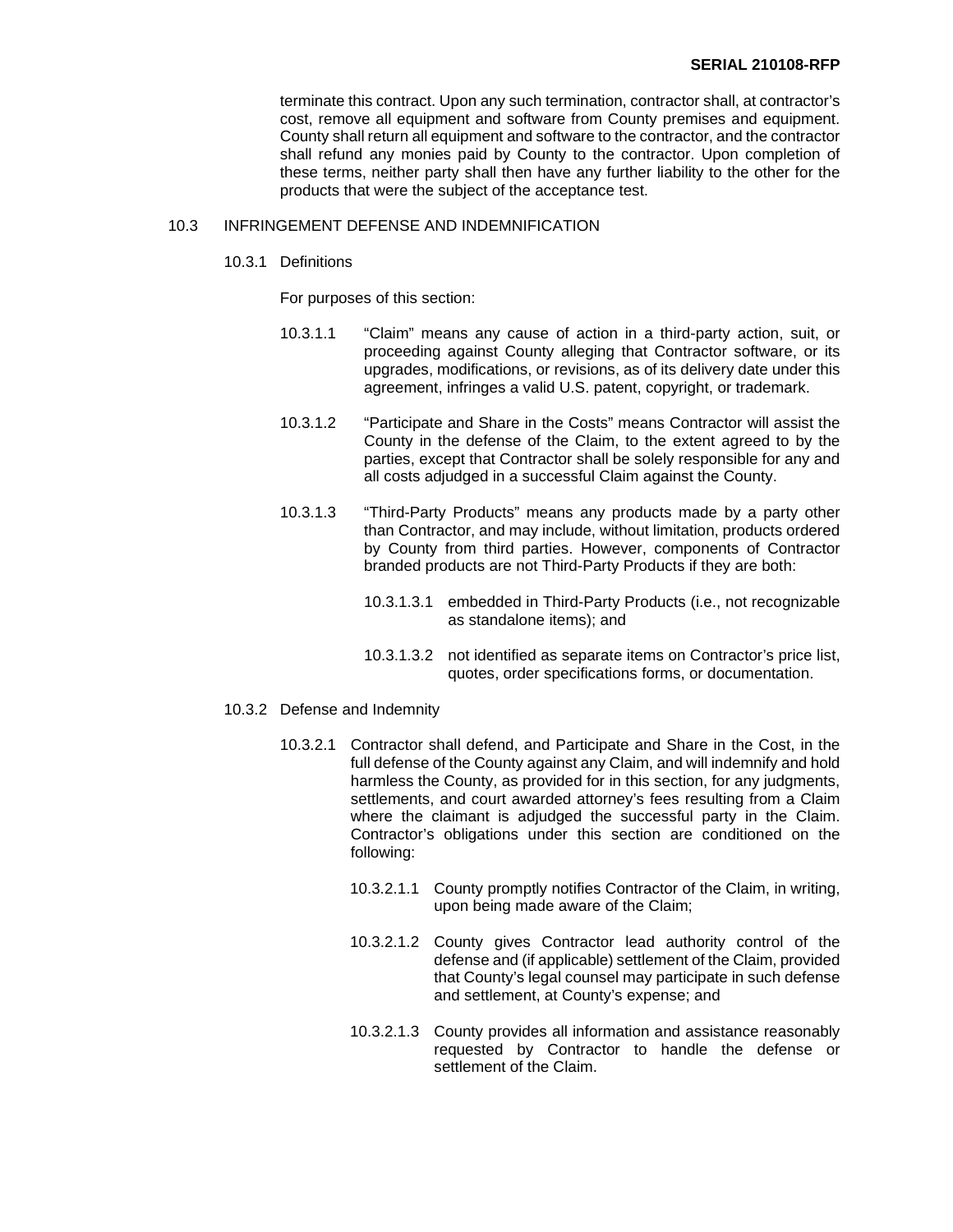- 10.3.3 Remedial Measures
	- 10.3.3.1 If software becomes, or Contractor reasonably believes use of software may become, the subject of a Claim, Contractor may, at its own expense and option:
		- 10.3.3.1.1 procure for County the right to continue use of the product;
		- 10.3.3.1.2 replace or modify the software; or
		- 10.3.3.1.3 to the extent that neither 11.2.3.1 nor 11.2.3.2 are deemed commercially practicable, refund to County a pro-rated portion of the applicable fees for software based on a linear depreciation monthly over a 10-year useful life, in which case County will cease all use of software and return it to Contractor.
- 10.3.4 Exceptions
	- 10.3.4.1 Contractor will have no defense or indemnity obligation for any Claim based on:
		- 10.3.4.1.1 modifications by someone other than Contractor;
		- 10.3.4.1.2 software has been modified by Contractor in accordance with County-provided specifications or instructions;
		- 10.3.4.1.3 use or combination by the County of software with Third-Party Products, open source, or freeware technology;
		- 10.3.4.1.4 Third-Party Products, open source, or freeware technology;
		- 10.3.4.1.5 a product that is used or located by County in a country other than the country in which or for which it was supplied by Contractor;
		- 10.3.4.1.6 possession or use of a product after Contractor has informed County of modifications or changes required to avoid such Claim and offered to implement those modifications or changes, if such Claim would have been avoided by implementation of Contractor's suggestions and to the extent County did not provide Contractor with a reasonable opportunity to implement Contractor's suggestions; or
		- 10.3.4.1.7 the amount of revenue or profits earned, or other value obtained by the use of products, or the amount of use of the products.
	- 10.3.4.2 The foregoing states Contractor's entire liability, and County's sole and exclusive remedy, except as provided by law or equity, with respect to any infringement or misappropriation of any intellectual property rights of another party.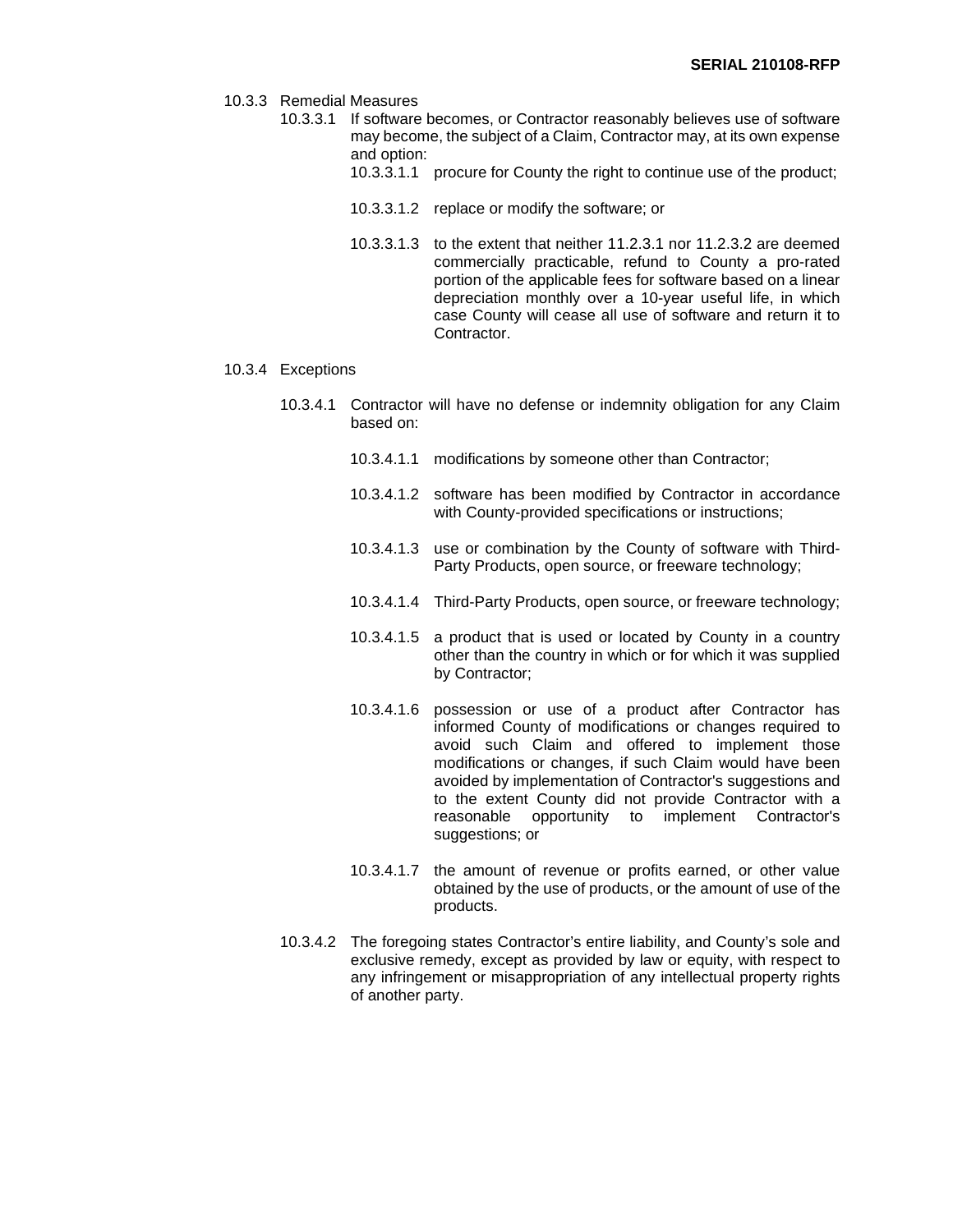#### 10.4 SOURCE CODE ESCROW REQUIREMENT

- 10.4.1 Contractor shall provide all proprietary technology and materials covered under this agreement that Maricopa County has purchased from Contractor for safekeeping with a mutually acceptable software escrow service provider (escrow agent) within 30 days of award, to include, but is not limited to, all source code, any updates or fixes, and related materials and documents for commercial off-theshelf software (COTS), etc. ("deposit material"). The deposit material deposited with the escrow agent shall be a snapshot of all source code and related material maintained by Contractor. In this way, as beneficiary of the escrow agreement between Contractor and escrow agent, Maricopa County will have access to all source code of the products that they license for all versions of the software. Furthermore, the escrowed code shall include all code specifically developed for Maricopa County including, but not limited to, interfaces, Extraction-Transformation-Loading (ETL) routines for data conversion, and all custom code. Upon taking possession of the source code, Maricopa County will have the right to use the source for products that they license in the versions currently installed on the system or any subsequent versions archived with the escrow agent. Contractor will make a deposit of the deposit material with the escrow agent upon any version release or once every six months, whichever occurs first.
- 10.4.2 Maricopa County hereby agrees to pay the yearly standard fee for a beneficiary of the source code.
- 10.4.3 Maricopa County shall have access to the source code in the event of any of the following circumstances:
	- 10.4.3.1 the sale, assignment, or transfer to any third party of any of Contractor's rights in the licensed product (or any portion thereof) if such sale, assignment, or transfer would prevent Contractor from fully performing any of its obligations under any agreement with Maricopa County;
	- 10.4.3.2 Contractor becomes insolvent or commits any affirmative act of insolvency, or generally fails to pay, or admits in writing its inability to pay, debts as they become due, makes a general assignment for the benefit of creditors, files a voluntary petition of bankruptcy, suffers or permits the appointment of a receiver for its business or assets, becomes subject to any proceeding under, or case in, any bankruptcy or insolvency law, or Contractor takes any action to authorize, or in the furtherance of, any of the following:
		- 10.4.3.2.1 Contractor discontinues providing full support and maintenance services for the licensed product in accordance with its obligations pursuant to any agreement with Maricopa County;
		- 10.4.3.2.2 Contractor has ceased to do business or improperly refuses to provide any services pursuant to any agreement with Maricopa County;
		- 10.4.3.2.3 Contractor has breached (and if subject to a cure period, has not cured such breach within such period) any material term or condition of any agreement with Maricopa County;
		- 10.4.3.2.4 any change of control of Contractor or Contractor's parent company, where such party is acquired, directly or indirectly, in a single transaction or series of related transactions, or all or substantially all of the assets of such party are acquired by any entity, or such party is merged with or into another entity to form a new entity; or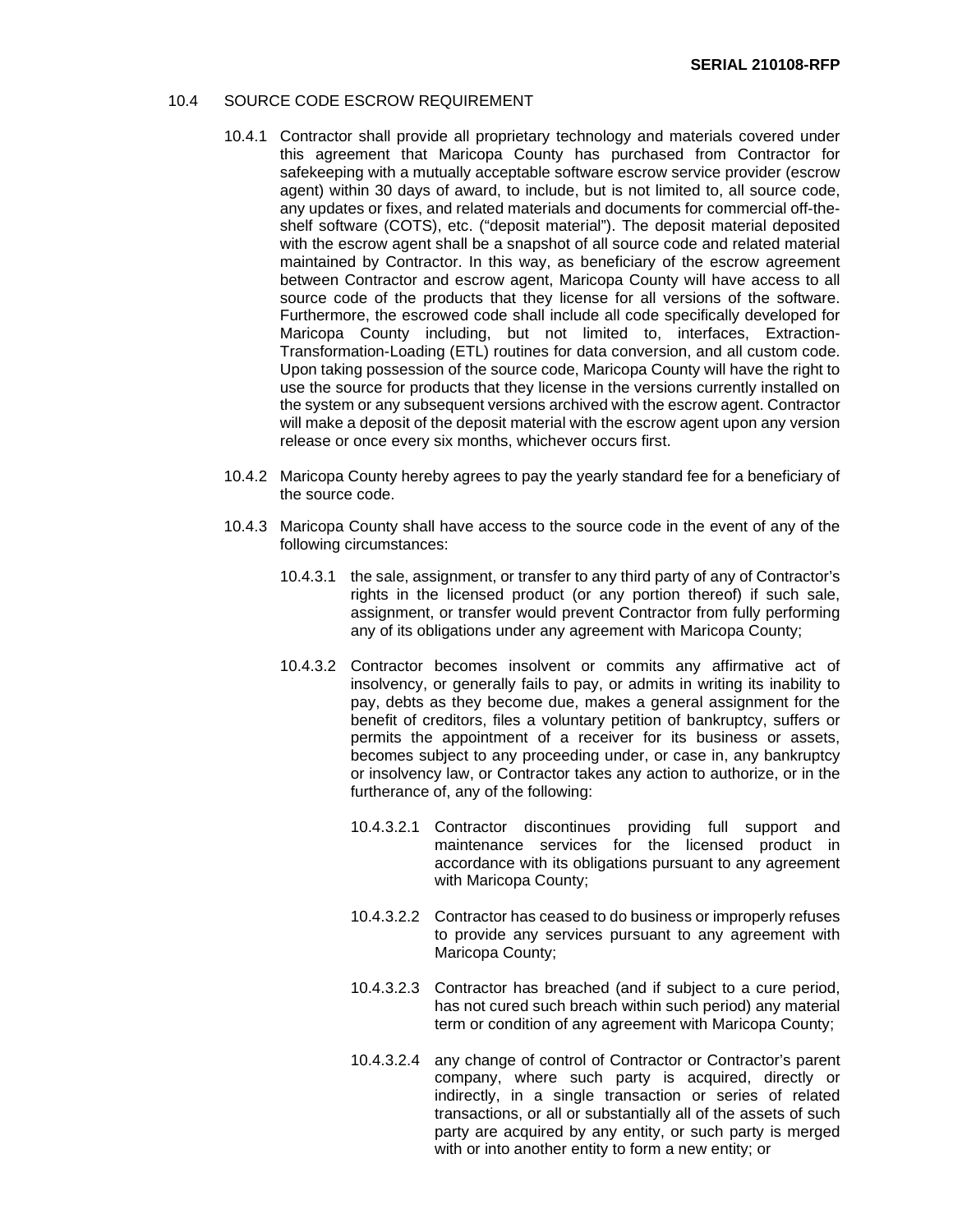- 10.4.3.2.5 any other circumstance in which Maricopa County is entitled to access or use the applicable deposit materials (including, but not limited to, the source code) under the express terms of any agreement between Contractor and Maricopa County.
- 10.4.4 Upon Maricopa County taking possession of the source code, Maricopa County hereby agrees as follows:
	- 10.4.4.1 Maricopa County accepts full and total responsibility for the safekeeping of the source code. Maricopa County agrees that such source code shall be subject to the restrictions of transfer, sale, and reproduction placed on the software itself as stated in the software license signed by all parties.
	- 10.4.4.2 Maricopa County agrees to only use source code related to applications for which they own a license.
	- 10.4.4.3 Maricopa County agrees, if so ordered by a court of competent jurisdiction, to compensate Contractor for any and all damages Contractor suffers, to include reasonable attorney's fees, resulting directly or indirectly from, but not limited to, the mishandling, misuse, or theft of the source code, regardless of intent, or the absence thereof, by Maricopa County, its employees, agents, and third-party Contractors.
	- 10.4.4.4 No license under any trademark, patent, copyright, or any other intellectual property right, is either granted or implied by the disclosure of the source code to Maricopa County. The Contractor's disclosure of the source code to Maricopa County shall not constitute any representation, warranty, assurance, guarantee, or inducement by the Contractor to Maricopa County of any kind, and, in particular, with respect to the non-infringement of trademarks, patents, copyrights, or any other intellectual property rights, or other rights of third persons or of Contractor.
- 10.4.5 Contractor will not be responsible for maintaining the source code. Furthermore, Contractor will not be liable for any consequences related to the use of source code modified by Maricopa County.

#### 10.5 INSURANCE

- 10.5.1 Contractor, at Contractor's own expense, shall purchase and maintain, at a minimum, the herein stipulated insurance from a company or companies duly licensed by the State of Arizona and possessing an AM Best, Inc. category rating of B++. In lieu of State of Arizona licensing, the stipulated insurance may be purchased from a company or companies, which are authorized to do business in the State of Arizona, provided that said insurance companies meet the approval of County. The form of any insurance policies and forms must be acceptable to County.
- 10.5.2 All insurance required herein shall be maintained in full force and effect until all work or service required to be performed under the terms of the contract is satisfactorily completed and formally accepted. Failure to do so may, at the sole discretion of County, constitute a material breach of this contract.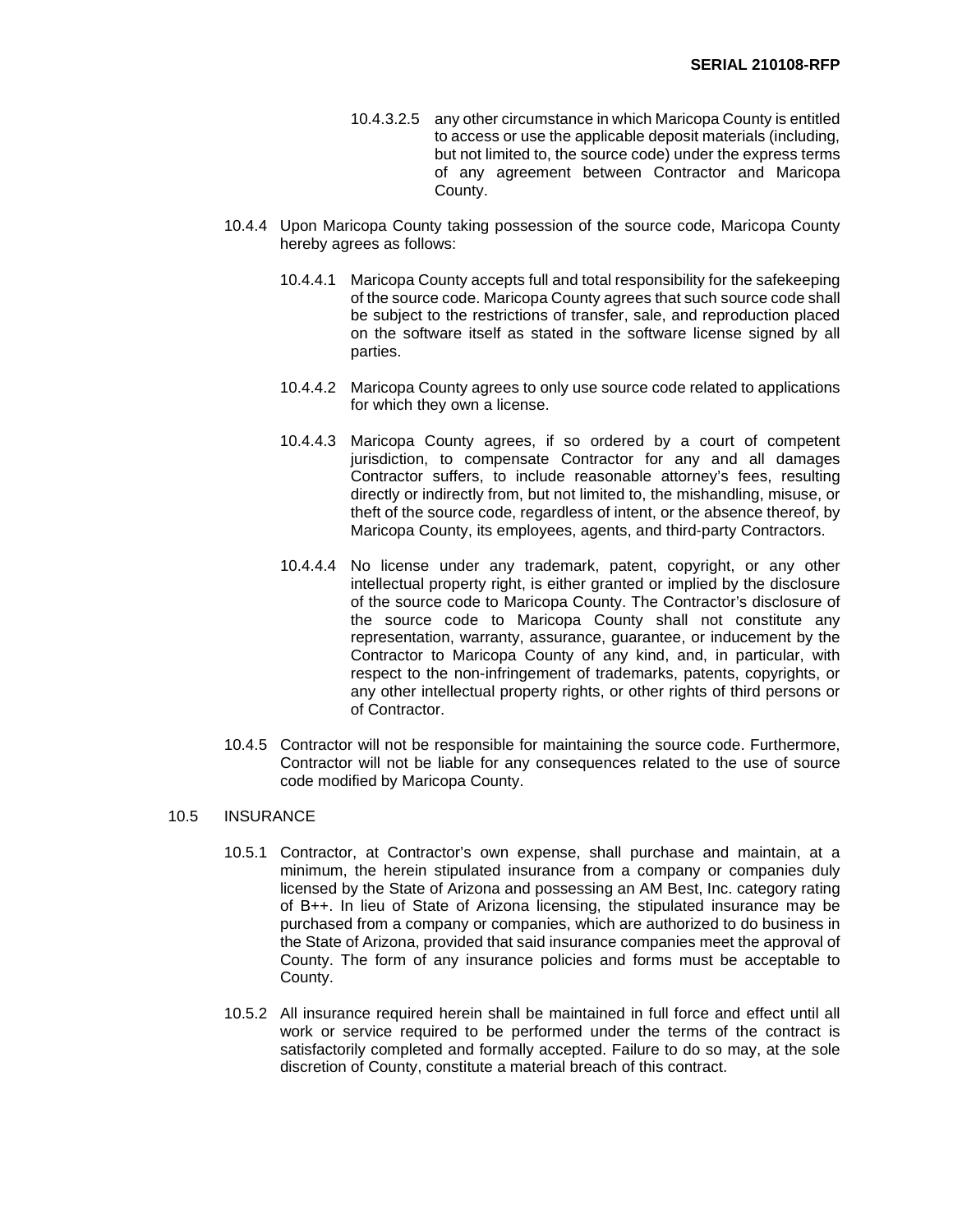- 10.5.3 In the event that the insurance required is written on a claims-made basis, Contractor warrants that any retroactive date under the policy shall precede the effective date of this contract and either continuous coverage will be maintained, or an extended discovery period will be exercised for a period of two years beginning at the time work under this contract is completed.
- 10.5.4 Contractor's insurance shall be primary insurance as respects County, and any insurance or self-insurance maintained by County shall not contribute to it.
- 10.5.5 Any failure to comply with the claim reporting provisions of the insurance policies or any breach of an insurance policy warranty shall not affect the County's right to coverage afforded under the insurance policies.
- 10.5.6 The insurance policies may provide coverage that contains deductibles or selfinsured retentions. Such deductible and/or self-insured retentions shall not be applicable with respect to the coverage provided to County under such policies. Contractor shall be solely responsible for the deductible and/or self-insured retention and County, at its option, may require Contractor to secure payment of such deductibles or self-insured retentions by a surety bond or an irrevocable and unconditional letter of credit.
- 10.5.7 The insurance policies required by this contract, except Workers' Compensation and Errors and Omissions, shall name County, its agents, representatives, officers, directors, officials, and employees as additional insureds.
- 10.5.8 The policies required hereunder, except Workers' Compensation and Errors and Omissions, shall contain a waiver of transfer of rights of recovery (subrogation) against County, its agents, representatives, officers, directors, officials, and employees for any claims arising out of Contractor's work or service.
- 10.5.9 If available, the insurance policies required by this contract may be combined with Commercial Umbrella Insurance policies to meet the minimum limit requirements. If a Commercial Umbrella insurance policy is utilized to meet insurance requirements, the Certificate of Insurance shall indicate which lines the Commercial Umbrella Insurance covers.
	- 10.5.9.1 Commercial General Liability

Commercial General Liability (CGL) insurance and, if necessary, Commercial Umbrella insurance with a limit of not less than \$2,000,000 for each occurrence, \$4,000,000 Products/Completed Operations Aggregate, and \$4,000,000 General Aggregate Limit. The policy shall include coverage for premises liability, bodily injury, broad form property damage, personal injury, products and completed operations and blanket contractual coverage, and shall not contain any provisions which would serve to limit third party action over claims. There shall be no endorsement or modifications of the CGL limiting the scope of coverage for liability arising from explosion, collapse, or underground property damage.

10.5.9.2 Automobile Liability

Commercial/Business Automobile Liability insurance with a combined single limit for bodily injury and property damage of not less than \$2,000,000 each occurrence with respect to any of the Contractor's owned, hired, and non-owned vehicles assigned to or used in performance of the Contractor's work or services or use or maintenance of the premises under this contract.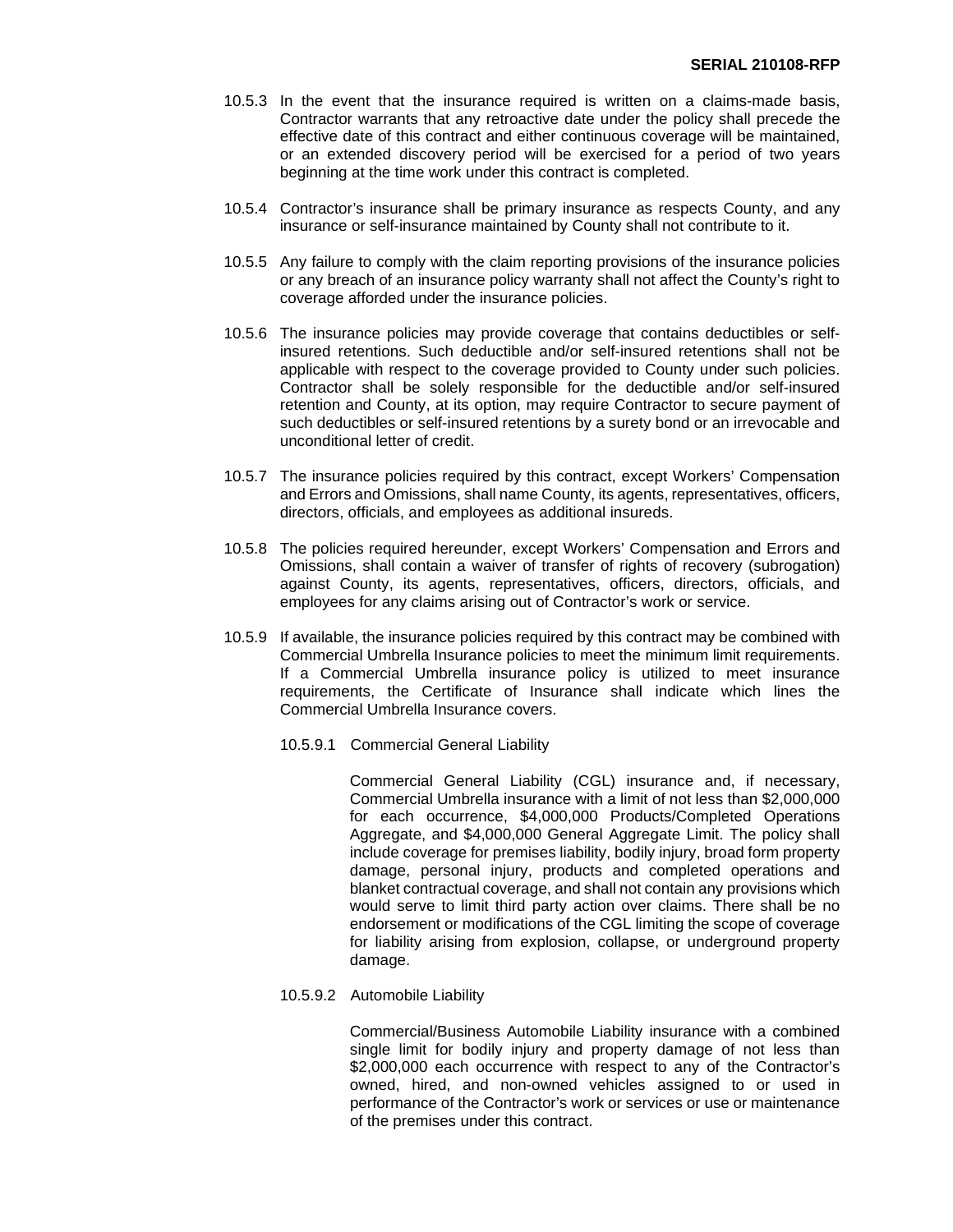- 10.5.9.3 Workers' Compensation
	- 10.5.9.3.1 Workers' compensation insurance to cover obligations imposed by Federal and State statutes having jurisdiction of Contractor's employees engaged in the performance of the work or services under this contract; and Employer's Liability insurance of not less than \$1,000,000 for each accident, \$1,000,000 disease for each employee, and \$1,000,000 disease policy limit.
	- 10.5.9.3.2 Contractor, its subcontractors, and sub-subcontractors waive all rights against this contract and its agents, officers, directors, and employees for recovery of damages to the extent these damages are covered by the workers' compensation and Employer's Liability or Commercial Umbrella Liability insurance obtained by Contractor, its subcontractors, and its sub-subcontractors pursuant to this contract.
- 10.5.9.4 Errors and Omissions/Professional Liability Insurance

Technology Errors & Omission insurance: Such insurance shall cover any and all errors, omissions, or negligent acts in the delivery of products, services, and/or licensed programs under this contract.

• Each claim \$5,000,000

In the event that the Technology Errors & Omission insurance required by this contract is written on a claims-made basis, contractor warrants that any retroactive date under the policy shall precede the effective date of this contract and, either continuous coverage will be maintained or an extended discovery period will be exercised for a period of two years. beginning at the time work under this contract is completed.

- 10.5.10 Certificates of Insurance
	- 10.5.10.1 Prior to contract award**,** Contractor shall furnish the County with valid and complete Certificates of Insurance, or formal endorsements as required by the contract in the form provided by the County, issued by Contractor's insurer(s), as evidence that policies providing the required coverage, conditions, and limits required by this contract are in full force and effect. Such certificates shall identify this contract number and title.
	- 10.5.10.2 In the event any insurance policy(ies) required by this contract is (are) written on a claims-made basis, coverage shall extend for two years past completion and acceptance of Contractor's work or services and as evidenced by annual certificates of insurance.
	- 10.5.10.3 If a policy does expire during the life of the Contract, a renewal certificate must be sent to County 15 calendar days prior to the expiration date.
- 10.5.11 Cancellation and Expiration Notice

Applicable to all insurance policies required within the insurance requirements of this contract, Contractor's insurance shall not be permitted to expire, be suspended, be canceled, or be materially changed for any reason without 30 days prior written notice to Maricopa County. Contractor must provide to Maricopa County, within two business days of receipt, if they receive notice of a policy that has been or will be suspended, canceled, materially changed for any reason, has expired, or will be expiring. Such notice shall be sent directly to Maricopa County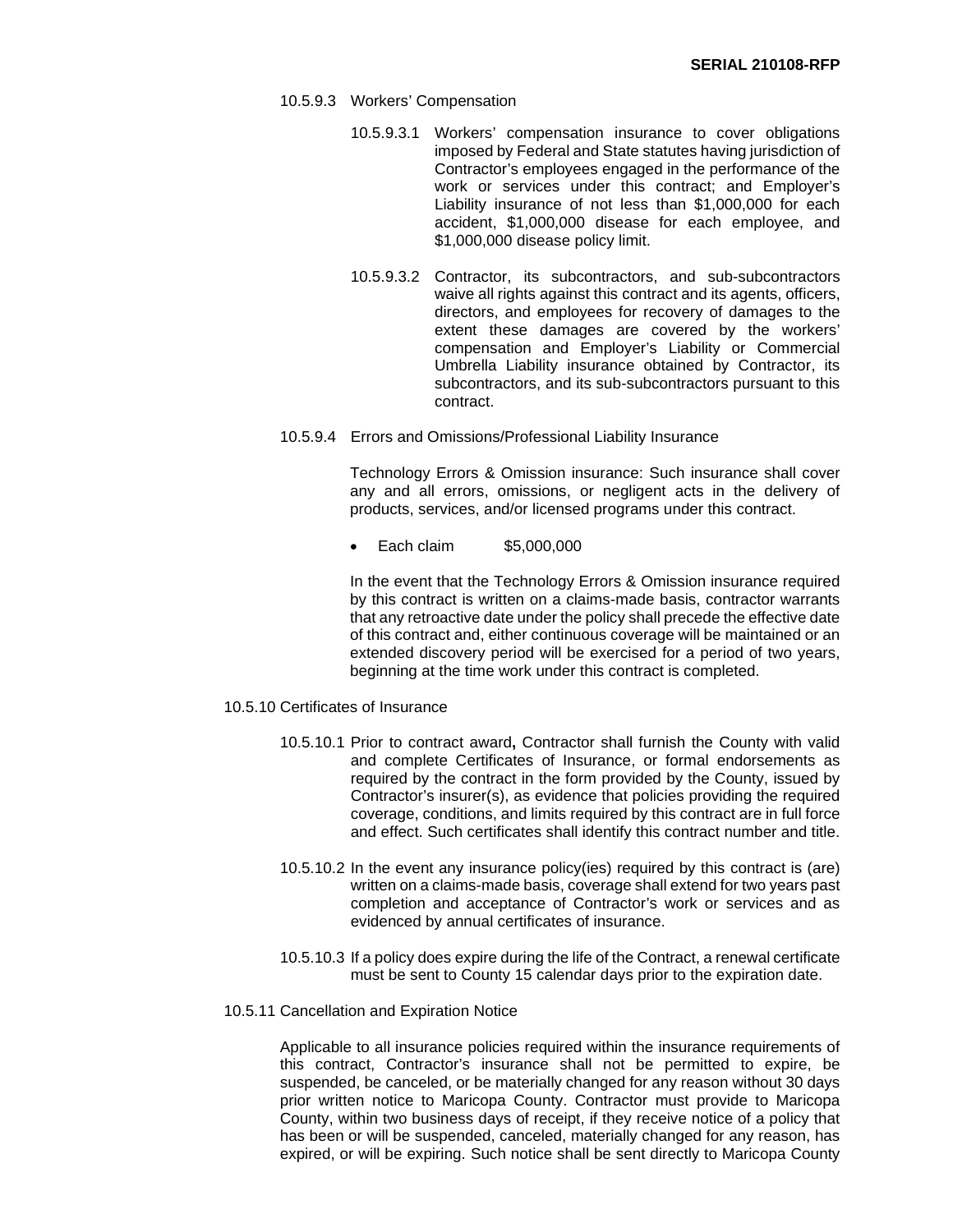Office of Procurement Services and shall be mailed, or hand delivered to 160 S. 4th Avenue, Phoenix, AZ 85003, or emailed to the procurement officer noted in the solicitation.

- 10.6 FORCE MAJEURE
	- 10.6.1 Neither party shall be liable for failure of performance, nor incur any liability to the other party on account of any loss or damage resulting from any delay or failure to perform all or any part of this contract, if such delay or failure is caused by events, occurrences, or causes beyond the reasonable control and without negligence of the parties. Such events, occurrences, or causes will include acts of God/nature (including fire, flood, earthquake, storm, hurricane, or other natural disaster), war, invasion, act of foreign enemies, hostilities (whether war is declared or not), civil war, riots, rebellion, revolution, insurrection, military or usurped power or confiscation, terrorist activities, nationalization, government sanction, lockout, blockage, embargo, labor dispute, strike, and interruption or failure of electricity or telecommunication service.
	- 10.6.2 Each party, as applicable, shall give the other party notice of its inability to perform and particulars in reasonable detail of the cause of the inability. Each party must use best efforts to remedy the situation and remove, as soon as practicable, the cause of its inability to perform or comply.
	- 10.6.3 The party asserting Force Majeure as a cause for non-performance shall have the burden of proving that reasonable steps were taken to minimize delay or damages caused by foreseeable events, that all non-excused obligations were substantially fulfilled, and that the other party was timely notified of the likelihood or actual occurrence which would justify such an assertion, so that other prudent precautions could be contemplated.
- 10.7 ORDERING AUTHORITY

Any request for purchase shall be accompanied by a valid purchase order issued by a County department or directed by a Certified Agency Procurement Aid (CAPA) with a purchase card for payment.

10.8 PROCUREMENT CARD ORDERING CAPABILITY

County may opt to use a procurement card (Visa or Master Card) to make payment for orders under this contract.

#### 10.9 NO MINIMUM OR MAXIMUM PURCHASE OBLIGATION

This contract does not guarantee any minimum or maximum purchases will be made. Orders will only be placed under this contract when the County identifies a need and proper authorization and documentation have been approved.

### 10.10 PURCHASE ORDERS

- 10.10.1 County reserves the right to cancel purchase orders within a reasonable period of time after issuance. Should a purchase order be canceled, the County agrees to reimburse the Contractor for actual and documentable costs incurred by the Contractor in response to the purchase order. The County will not reimburse the Contractor for any costs incurred after receipt of County notice of cancellation, or for lost profits, or for shipment of product prior to issuance of purchase order.
- 10.10.2 Contractor agrees to accept verbal notification of cancellation of purchase orders from the County procurement officer with written notification to follow. Contractor specifically acknowledges to be bound by this cancellation policy.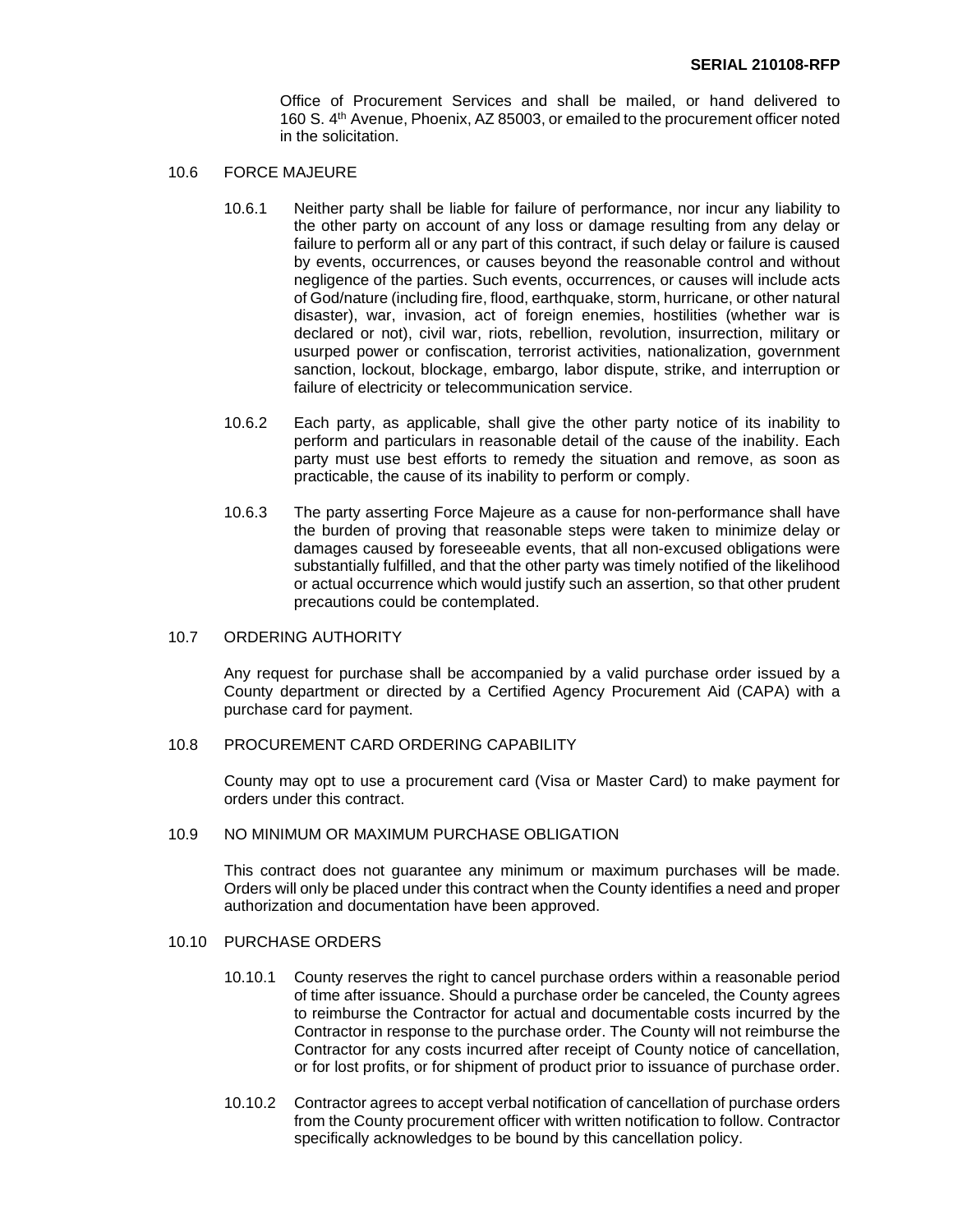#### 10.11 BACKGROUND CHECK

Respondents may be required to pass multiple background checks (e.g. Sheriff's Office, County Attorney's Office, Courts, as well as Maricopa County general government) to determine if the respondent is acceptable to do business with the County. This applies to, but is not limited to, the company, subcontractors, and employees, and the failure to pass these checks shall deem the respondent non-responsible.

#### 10.12 SUSPENSION OF WORK

The procurement officer may order the Contractor, in writing, to suspend, delay, or interrupt all or any part of the work of this contract for the period of time that the procurement officer determines appropriate for the convenience of the County. No adjustment shall be made under this clause for any suspension, delay, or interruption to the extent that performance would have been so suspended, delayed, or interrupted by any other cause, including the fault or negligence of the Contractor. No request for adjustment under this clause shall be granted unless the claim, in an amount stated, is asserted in writing as soon as practicable after the termination of the suspension, delay, or interruption, but not later than the date of final payment under the contract.

#### 10.13 STOP WORK ORDER

- 10.13.1 The procurement officer may, at any time, by written order to the Contractor, require the Contractor to stop all, or any part, of the work called for by this contract for a period of 90 calendar days after the order is delivered to the Contractor, and for any further period to which the parties may agree. The order shall be specifically identified as a stop work order issued under this clause. Upon receipt of the order, the Contractor shall immediately comply with its terms and take all reasonable steps to minimize the incurrence of costs allocable to the work covered by the order during the period of work stoppage. Within a period of 90 calendar days after a stop work order is delivered to the Contractor, or within any extension of that period to which the parties shall have agreed, the procurement officer shall either:
	- 10.13.1.1 cancel the stop work order; or
	- 10.13.1.2 terminate the work covered by the order as provided in the Termination for Default or the Termination for Convenience clause of this contract.
	- 10.13.1.3 The procurement officer may make an equitable adjustment in the delivery schedule and/or contract price, and the contract shall be modified, in writing, accordingly, if the Contractor demonstrates that the stop work order resulted in an increase in costs to the Contractor

## 10.14 TERMINATION FOR CONVENIENCE

Maricopa County may terminate the resultant contract for convenience by providing 60 calendar days advance notice to the Contractor.

### 10.15 TERMINATION FOR DEFAULT

- 10.15.1 The County may, by written Notice of Default to the Contractor, terminate this contract in whole or in part if the Contractor fails to:
	- 10.15.1.1 deliver the supplies or to perform the services within the time specified in this contract or any extension;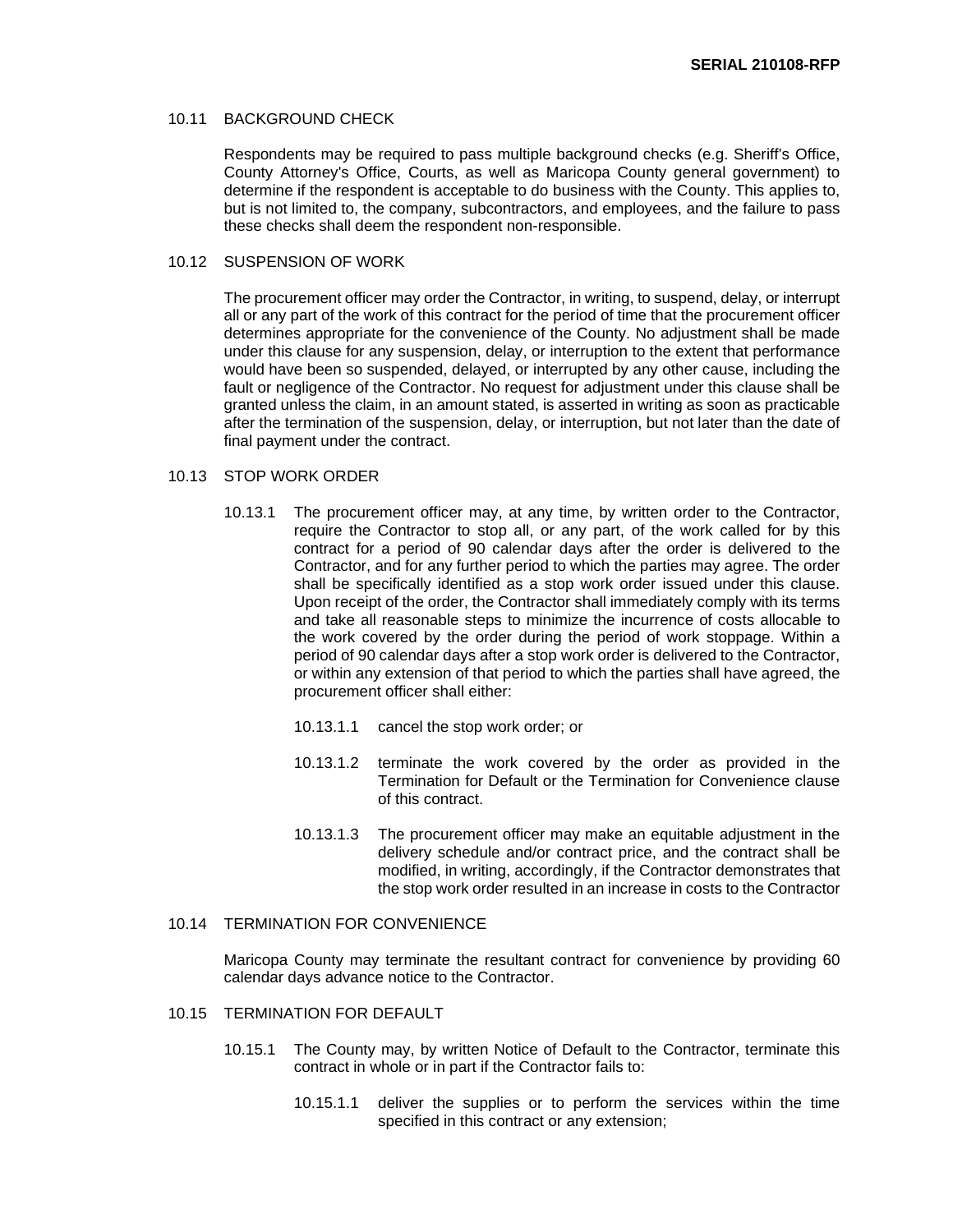- 10.15.1.2 make progress, so as to endanger performance of this contract; or
- 10.15.1.3 perform any of the other provisions of this contract.
- 10.15.2 The County's right to terminate this contract under these subparagraphs may be exercised if the Contractor does not cure such failure within 10 business days (or more if authorized in writing by the County) after receipt of a Notice to Cure from the procurement officer specifying the failure.

#### 10.16 PERFORMANCE

It shall be the Contractor's responsibility to meet the proposed performance requirements. Maricopa County reserves the right to obtain services on the open market in the event the Contractor fails to perform, and any price differential will be charged against the Contractor.

#### 10.17 CONTRACTOR EMPLOYEE MANAGEMENT

- 10.17.1 Contractor shall endeavor to maintain the personnel proposed in their proposal throughout the performance of this contract.
- 10.17.2 If Contractor personnel's employment status changes, Contractor shall provide County a list of proposed replacements with equivalent or greater experience.
- 10.17.3 Under no circumstances shall the implementation schedule to be impacted by a personnel change on the part of the Contractor.
- 10.17.4 Contractor shall not reassign any key personnel identified in their proposal without the express consent of the County.
- 10.17.5 County reserves the right to immediately remove from its premises any Contractor personnel it determines to be a risk to County operations.
- 10.17.6 County reserves the right to request the replacement of any Contractor personnel at any time, for any reason.
- 10.18 TRAINING

Contractor shall provide training services to completely train (TBD) County personnel in the use and care of the equipment. All training shall take place on-site in Maricopa County, unless otherwise negotiated with County.

- 10.19 WARRANTY OF SERVICES
	- 10.19.1 The Contractor warrants that all services provided hereunder will conform to the requirements of the contract, including all descriptions, specifications, and attachments made a part of this contract. County's acceptance of services or goods provided by the Contractor shall not relieve the Contractor from its obligations under this warranty.
	- 10.19.2 In addition to its other remedies, County may, at the Contractor's expense, require prompt correction of any services failing to meet the Contractor's warranty herein. Services corrected by the Contractor shall be subject to all the provisions of this contract in the manner and to the same extent as services originally furnished hereunder.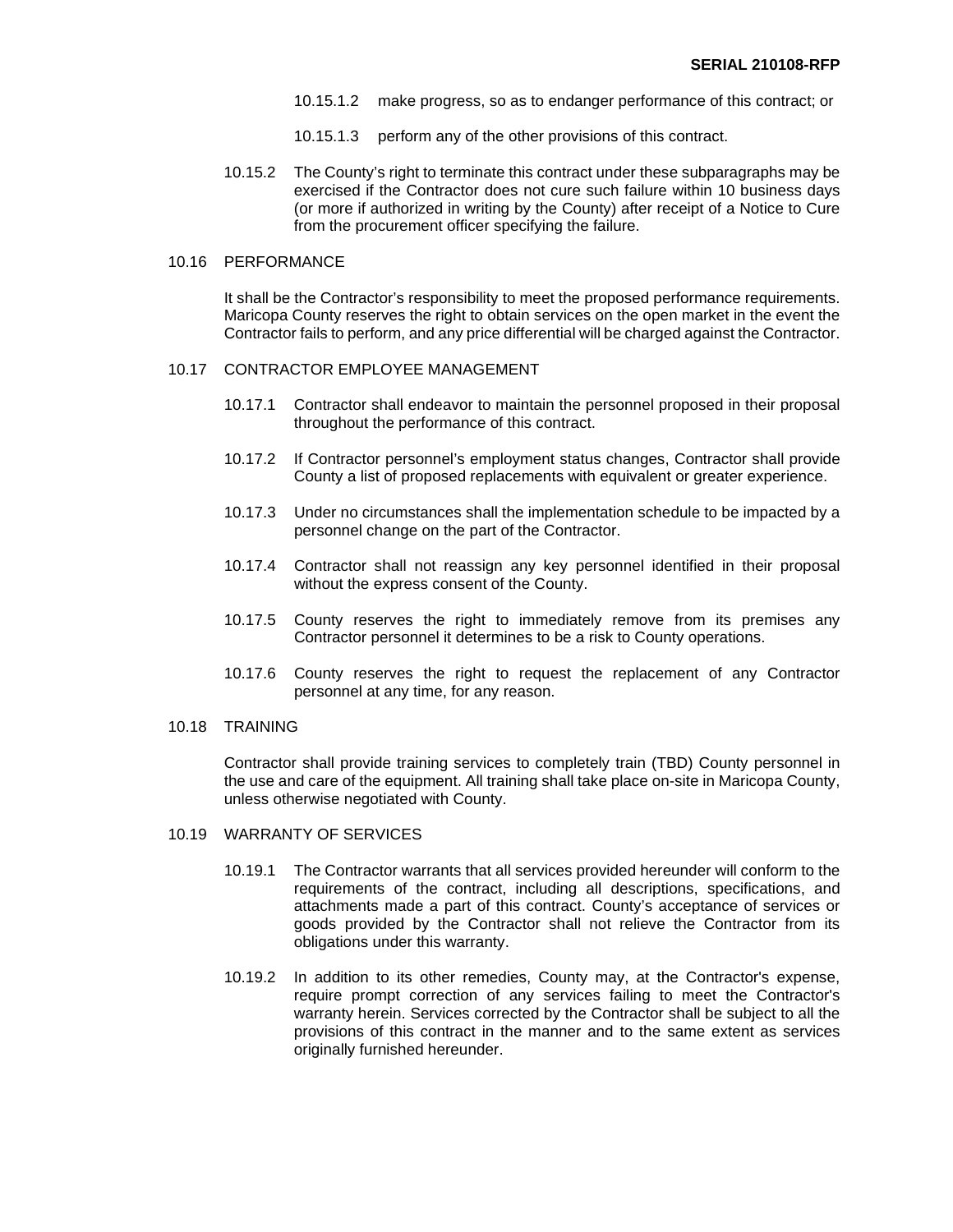#### 10.20 INSPECTION OF SERVICES

- 10.20.1 The Contractor shall provide and maintain an inspection system acceptable to County covering the services under this contract. Complete records of all inspection work performed by the Contractor shall be maintained and made available to County during contract performance and for as long afterwards as the contract requires.
- 10.20.2 County has the right to inspect and test all services called for by the contract, to the extent practicable at all times and places during the term of the contract. County shall perform inspections and tests in a manner that will not unduly delay the work.
- 10.20.3 If any of the services do not conform to contract requirements, County may require the Contractor to perform the services again in conformity with contract requirements, at no cost to the County. When the defects in services cannot be corrected by re-performance, County may:
	- 10.20.3.1 require the Contractor to take necessary action to ensure that future performance conforms to contract requirements; and
	- 10.20.3.2 reduce the contract price to reflect the reduced value of the services performed.
- 10.20.4 If the Contractor fails to promptly perform the services again or to take the necessary action to ensure future performance in conformity with contract requirements, County may:
	- 10.20.4.1 by contract or otherwise, perform the services and charge to the Contractor, through direct billing or through payment reduction, any cost incurred by County that is directly related to the performance of such service; or
	- 10.20.4.2 terminate the contract for default.

## 10.21 USAGE REPORT

The Contractor shall furnish the County a usage report, upon request, delineating the acquisition activity governed by the contract. The format of the report shall be approved by the County and shall disclose the quantity and dollar value of each contract item by individual unit of measure.

## 10.22 STATUTORY RIGHT OF CANCELLATION FOR CONFLICT OF INTEREST

Notice is given that, pursuant to A.R.S. § 38-511, the County may cancel any contract without penalty or further obligation within three years after execution of the contract, if any person significantly involved in initiating, negotiating, securing, drafting, or creating the contract on behalf of the County is at any time, while the contract or any extension of the contract is in effect, an employee or agent of any other party to the contract in any capacity or consultant to any other party of the contract with respect to the subject matter of the contract. Additionally, pursuant to A.R.S. § 38-511, the County may recoup any fee or commission paid or due to any person significantly involved in initiating, negotiating, securing, drafting, or creating the contract on behalf of the County from any other party to the contract arising as the result of the contract.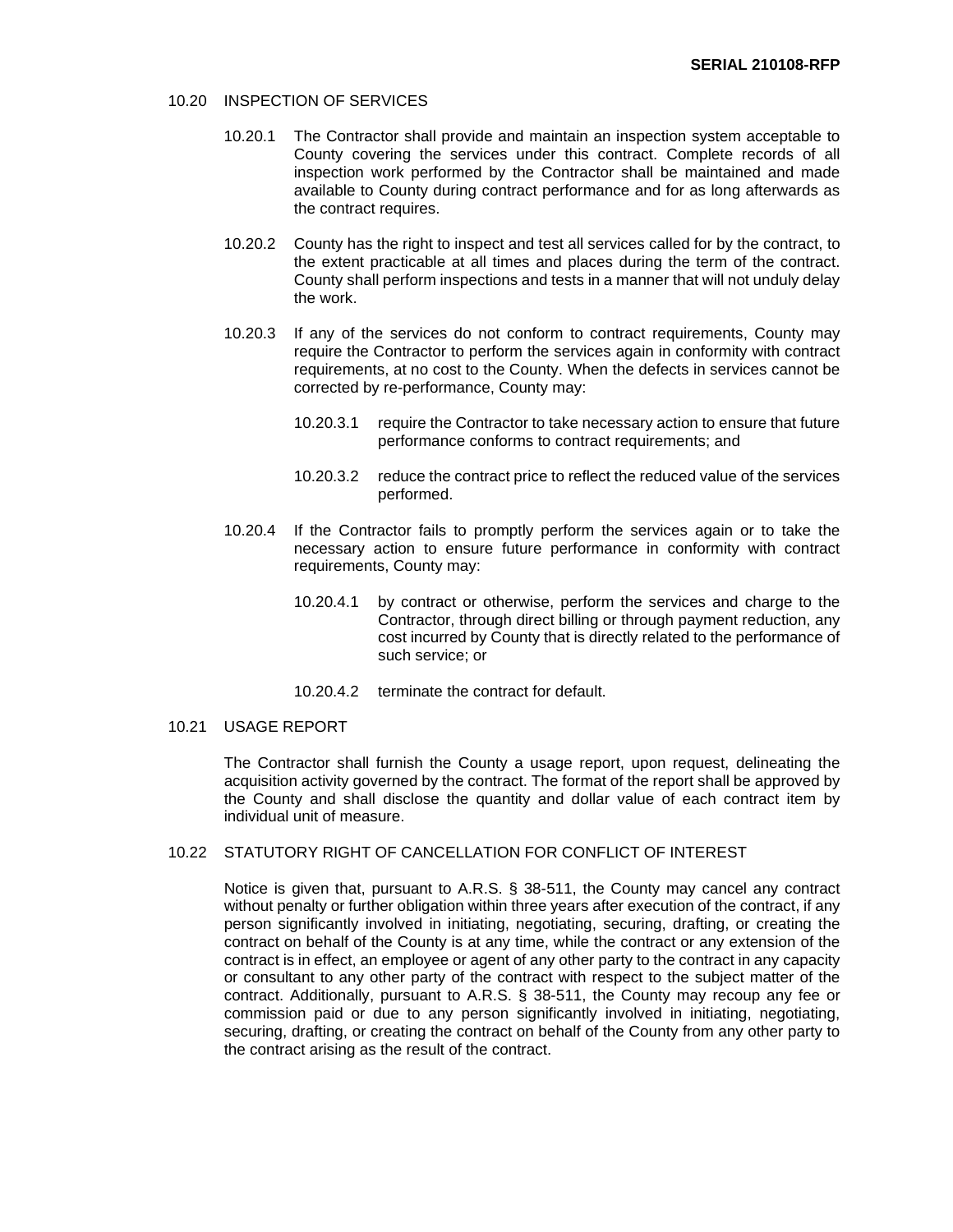#### 10.23 OFFSET FOR DAMAGES

In addition to all other remedies at Law or Equity, the County may offset from any money due to the Contractor any amounts Contractor owes to the County for damages resulting from breach or deficiencies in performance of the contract.

#### 10.24 SUBCONTRACTING

- 10.24.1 The Contractor may not assign to another Contractor or subcontract to another party for performance of the terms and conditions hereof without the written consent of the County. All correspondence authorizing subcontracting must reference the bid serial number and identify the job or project.
- 10.24.2 The subcontractor's rate for the job shall not exceed that of the prime Contractor's rate, as bid in the pricing section, unless the prime Contractor is willing to absorb any higher rates. The subcontractor's invoice shall be invoiced directly to the prime Contractor, who in turn shall pass-through the costs to the County, without mark-up. A copy of the subcontractor's invoice must accompany the prime Contractor's invoice.

#### 10.25 AMENDMENTS

All amendments to this contract shall be in writing and approved/signed by both parties. Maricopa County Office of Procurement Services shall be responsible for approving all amendments for Maricopa County.

### 10.26 ADDITIONS/DELETIONS OF REQUIREMENTS

The County reserves the right to add and/or delete materials and services to a contract. If a service requirement is deleted, payment to the Contractor will be reduced proportionately, to the amount of service reduced in accordance with the bid price. If additional materials or services are required from a contract, prices for such additions will be negotiated between the Contractor and the County.

## 10.27 RIGHTS IN DATA

- 10.27.1 The County shall have the use of data and reports resulting from a contract without additional cost or other restriction except as may be established by law or applicable regulation. Each party shall supply to the other party, upon request, any available information that is relevant to a contract and to the performance thereunder.
- 10.27.2 Data, records, reports, and all other information generated for the County by a third party as the result of a contract are the property of the County and shall be provided in a format designated by the County or shall be and remain accessible to the County into perpetuity.

#### 10.28 ACCESS TO AND RETENTION OF RECORDS FOR THE PURPOSE OF AUDIT AND/OR OTHER REVIEW

10.28.1 In accordance with Section MC1-374 of the Maricopa County Procurement Code, the Contractor agrees to retain (physical or digital copies of) all books, records, accounts, statements, reports, files, and other records and back-up documentation relevant to this contract for six years after final payment or until after the resolution of any audit questions, which could be more than six years, whichever is longest. The County, Federal or State auditors and any other persons duly authorized by the department shall have full access to and the right to examine, copy, and make use of, any and all said materials.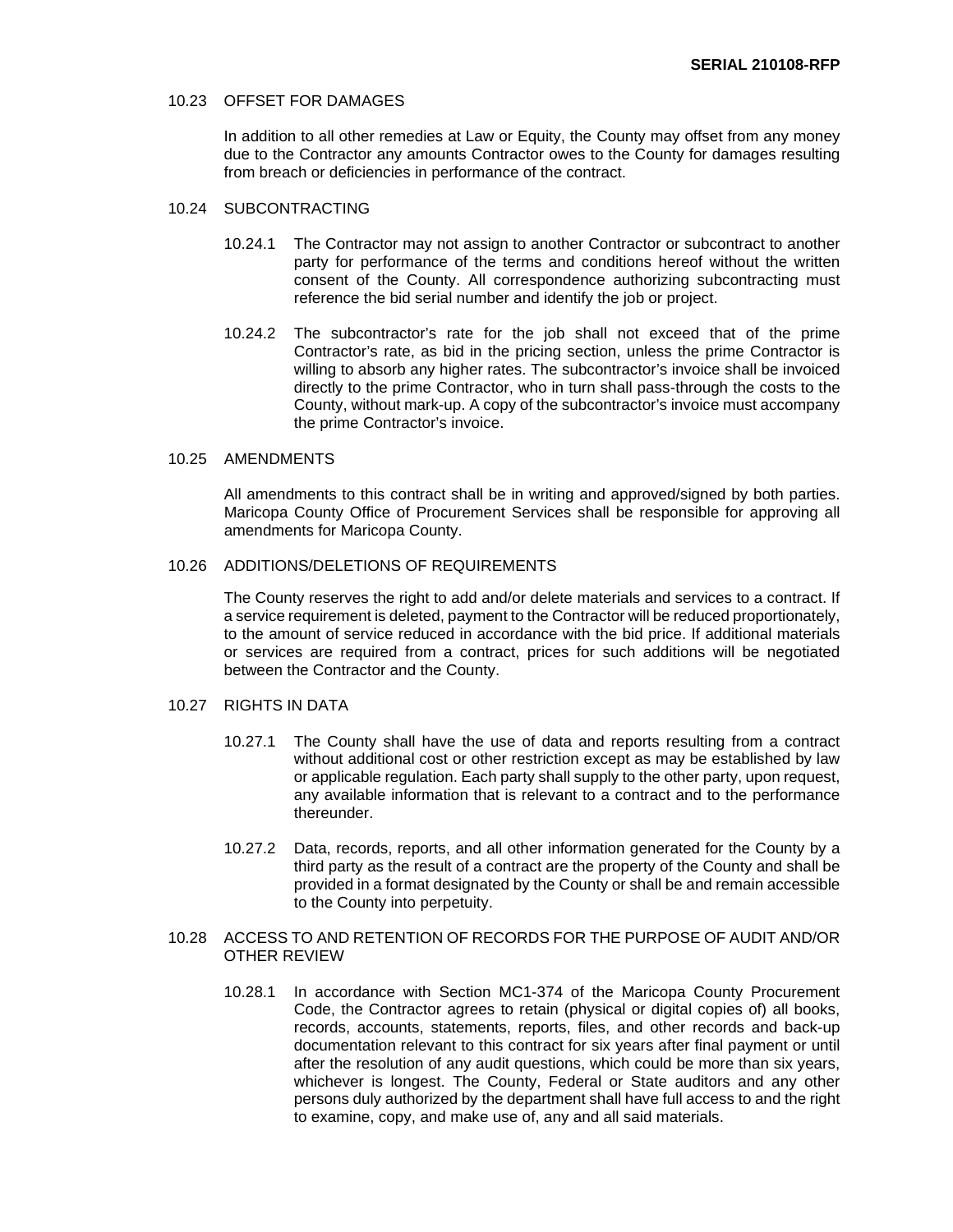10.28.2 If the Contractor's books, records, accounts, statements, reports, files, and other records and back-up documentation relevant to this contract are not sufficient to support and document that requested services were provided, the Contractor shall reimburse Maricopa County for the services not so adequately supported and documented.

## 10.29 AUDIT DISALLOWANCES

If at any time it is determined by the County that a cost for which payment has been made is a disallowed cost, the County shall notify the Contractor in writing of the disallowance. The course of action to address the disallowance shall be at sole discretion of the County, and may include either an adjustment to future invoices, request for credit, request for a check, or a deduction from current invoices submitted by the Contractor equal to the amount of the disallowance, or to require reimbursement forthwith of the disallowed amount by the Contractor by issuing a check payable to Maricopa County.

#### 10.30 STRICT COMPLIANCE

Acceptance by County of a performance that is not in strict compliance with the terms of the contract shall not be deemed to be a waiver of strict compliance with respect to all other terms of the contract.

#### 10.31 VALIDITY

The invalidity, in whole or in part, of any provision of this contract shall not void or affect the validity of any other provision of the contract.

#### 10.32 SEVERABILITY

The removal, in whole or in part, of any provision of this contract shall not void or affect the validity of any other provision of this contract.

#### 10.33 RELATIONSHIPS

- 10.33.1 In the performance of the services described herein, the Contractor shall act solely as an independent Contractor, and nothing herein or implied herein shall at any time be construed as to create the relationship of employer and employee, co-employee, partnership, principal and agent, or joint venture between the County and the Contractor.
- 10.33.2 The County reserves the right of final approval on proposed staff. Also, upon request by the County, the Contractor will be required to remove any employees working on County projects and substitute personnel based on the discretion of the County within two business days, unless previously approved by the County.

#### 10.34 NON-DISCRIMINATION

Contractor agrees to comply with all provisions and requirements of Arizona Executive Order 2009-09, including flow down of all provisions and requirements to any subcontractors. Executive Order 2009-09 supersedes Executive Order 99-4 and amends Executive Order 75-5 and is hereby incorporated into this contract as if set forth in full herein. During the performance of this contract, Contractor shall not discriminate against any employee, client, or any other individual in any way because of that person's age, race, creed, color, religion, sex, disability, or national origin. (Arizona Executive Order 2009-09 can be downloaded from the Arizona Memory Project at [http://azmemory.azlibrary.gov/cdm/singleitem/collection/execorders/id/680/rec/1.](http://azmemory.azlibrary.gov/cdm/singleitem/collection/execorders/id/680/rec/1))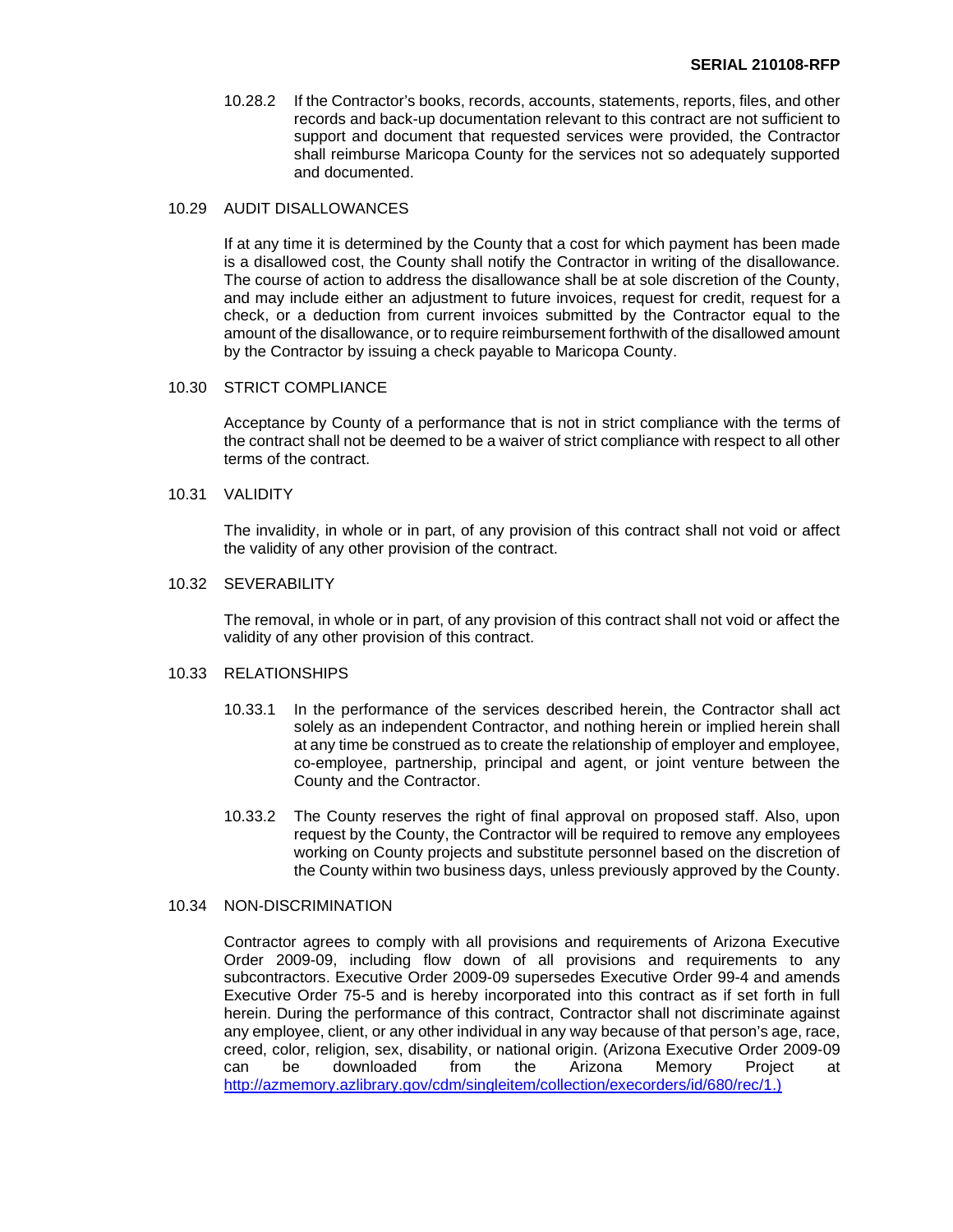#### 10.35 WRITTEN CERTIFICATION PURSUANT to A.R.S. § 35-393.01

If vendor engages in for-profit activity and has 10 or more employees, and if this agreement has a value of \$100,000 or more, vendor certifies it is not currently engaged in, and agrees for the duration of this agreement to not engage in, a boycott of goods or services from Israel. This certification does not apply to a boycott prohibited by 50 U.S.C. § 4842 or a regulation issued pursuant to 50 U.S.C. § 4842.

#### 10.36 CERTIFICATION REGARDING DEBARMENT AND SUSPENSION

- 10.36.1 The undersigned (authorized official signing on behalf of the Contractor) certifies to the best of his or her knowledge and belief that the Contractor, its current officers, and directors:
	- 10.36.1.1 are not presently debarred, suspended, proposed for debarment, declared ineligible, or voluntarily excluded from being awarded any contract or grant by any United States department or agency or any state, or local jurisdiction;
	- 10.36.1.2 have not within a three-year period preceding this contract:
		- 10.36.1.2.1 been convicted of fraud or any criminal offense in connection with obtaining, attempting to obtain, or as the result of performing a government entity (Federal, State or local) transaction or contract; or
		- 10.36.1.2.2 been convicted of violation of any Federal or State antitrust statutes or conviction for embezzlement, theft, forgery, bribery, falsification or destruction of records, making false statements, or receiving stolen property regarding a government entity transaction or contract;
	- 10.36.1.3 are not presently indicted or criminally charged by a government entity (Federal, State or local) with commission of any criminal offenses in connection with obtaining, attempting to obtain, or as the result of performing a government entity public (Federal, State or local) transaction or contract;
	- 10.36.1.4 are not presently facing any civil charges from any governmental entity regarding obtaining, attempting to obtain, or from performing any governmental entity contract or other transaction; and
	- 10.36.1.5 have not within a three-year period preceding this contract had any public transaction (Federal, State or local) terminated for cause or default.
- 10.36.2 If any of the above circumstances described in the paragraph are applicable to the entity submitting a bid for this requirement, include with your bid an explanation of the matter including any final resolution.
- 10.36.3 The Contractor shall include, without modification, this clause in all lower tier covered transactions (i.e. transactions with subcontractors or subsubcontractors) and in all solicitations for lower tier covered transactions related to this contract. If this clause is applicable to a subcontractor or subsubcontractor, the Contractor shall include the information required by this clause with their bid.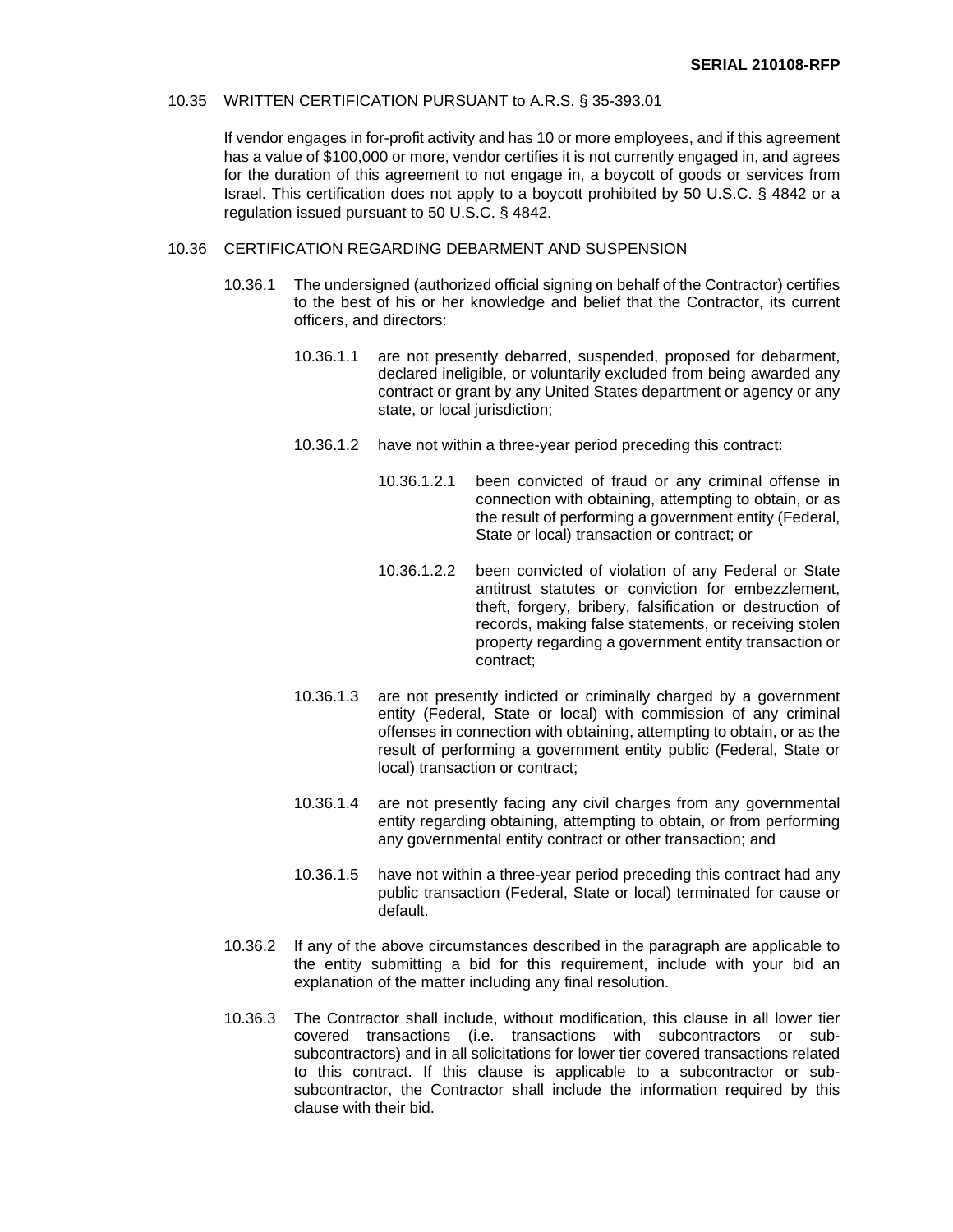#### 10.37 VERIFICATION REGARDING COMPLIANCE WITH A.R.S. § 41-4401 AND FEDERAL IMMIGRATION LAWS AND REGULATIONS

- 10.37.1 By entering into the contract, the Contractor warrants compliance with the Immigration and Nationality Act (INA using E-Verify) and all other Federal immigration laws and regulations related to the immigration status of its employees and A.R.S. § 23-214(A). The Contractor shall obtain statements from its subcontractors certifying compliance and shall furnish the statements to the procurement officer upon request. These warranties shall remain in effect through the term of the contract. The Contractor and its subcontractors shall also maintain Employment Eligibility Verification forms (I-9) as required by the Immigration Reform and Control Act of 1986, as amended from time to time, for all employees performing work under the contract and verify employee compliance using the E-Verify system and shall keep a record of the verification for the duration of the employee's employment or at least three years, whichever is longer. I-9 forms are available for download at [www.uscis.gov.](https://www.uscis.gov/)
- 10.37.2 The County retains the legal right to inspect documents of Contractor and subcontractor employees performing work under this contract to verify compliance with paragraph 10.37.1 of this section. Contractor and subcontractor shall be given reasonable notice of the County's intent to inspect and shall make the documents available at the time and date specified. Should the County suspect or find that the Contractor or any of its subcontractors are not in compliance, the County will consider this a material breach of the contract and may pursue any and all remedies allowed by law, including, but not limited to: suspension of work, termination of the contract for default, and suspension and/or debarment of the Contractor. All costs necessary to verify compliance are the responsibility of the Contractor.

### 10.38 CONTRACTOR LICENSE REQUIREMENT

- 10.38.1 The Contractor shall procure all permits, insurance, and licenses, and pay the charges and fees necessary and incidental to the lawful conduct of his/her business, and as necessary complete any requirements, by any and all governmental or non-governmental entities as mandated to maintain compliance with and remain in good standing. The Contractor shall keep fully informed of existing and future trade or industry requirements, and Federal, State, and local laws, ordinances, and regulations which in any manner affect the fulfillment of a contract and shall comply with the same. Contractor shall immediately notify both Office of Procurement Services and the department of any and all changes concerning permits, insurance, or licenses.
- 10.38.2 Contractor furnishing finished products, materials, or articles of merchandise that will require installation or attachment as part of the contract shall possess any licenses required. Contractor is not relieved of its obligation to obtain and possess the required licenses by subcontracting of the labor portion of the contract. Contractors are advised to contact the Arizona Registrar of Contractors, Chief of Licensing, to ascertain licensing requirements for a particular contract. Contractor shall identify which license(s), if any, the Registrar of Contractors requires for performance of the contract.

## 10.39 INFLUENCE

- 10.39.1 As prescribed in MC1-1203 of the Maricopa County Procurement Code, any effort to influence an employee or agent to breach the Maricopa County Ethical Code of Conduct or any ethical conduct, may be grounds for disbarment or suspension under MC1-902.
- 10.39.2 An attempt to influence includes, but is not limited to: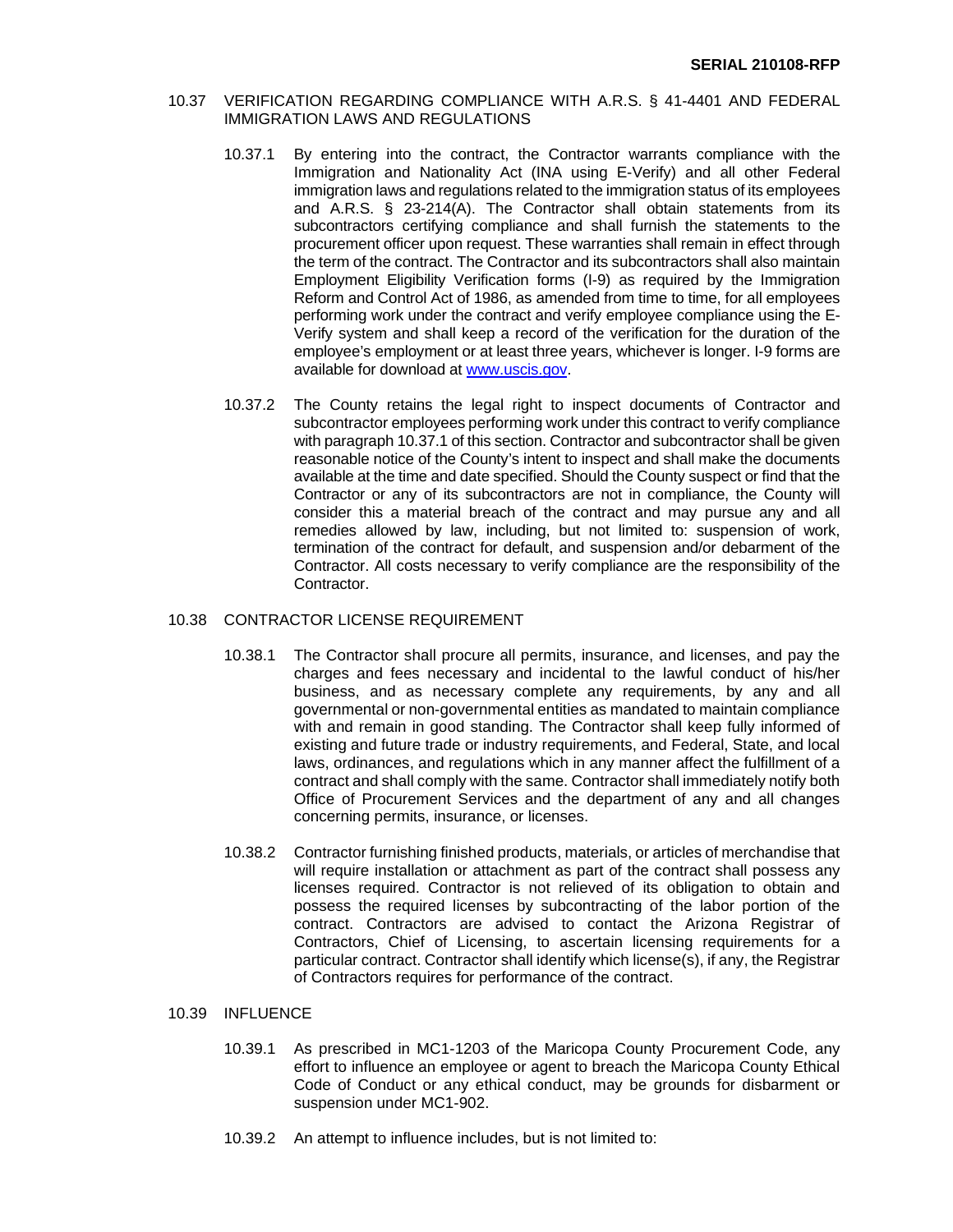- 10.39.2.1 A person offering or providing a gratuity, gift, tip, present, donation, money, entertainment or educational passes or tickets, or any type of valuable contribution or subsidy that is offered or given with the intent to influence a decision, obtain a contract, garner favorable treatment, or gain favorable consideration of any kind.
- 10.39.3 If a person attempts to influence any employee or agent of Maricopa County, the chief procurement officer, or his designee, reserves the right to seek any remedy provided by the Maricopa County Procurement Code, any remedy in equity or in the law, or any remedy provided by this contract.
- 10.39.4 ABSOLUTELY NO CONTACT BETWEEN THE RESPONDENT AND ANY COUNTY PERSONNEL, OTHER THAN THE OFFICE OF PROCUREMENT SERVICES, IS ALLOWED DURING THE SOLICITATION PROCESS UNLESS THE COMMUNICATION IS IN REGARD TO PRE-EXISTING BUSINESS WITH THE COUNTY. ANY COMMUNICATIONS REGARDING THE SOLICITATION, ITS PARTICIPANTS, OR ANY DOCUMENTATION PRIOR TO THE CONTRACT AWARD MAY BE GROUNDS FOR DISMISSAL OF THE RESPONDENT FROM THE EVALUATION PROCESS.

#### 10.40 CONFIDENTIAL INFORMATION

- 10.40.1 Any information obtained in the course of performing this contract may include information that is proprietary or confidential to the County. This provision establishes the Contractor's obligation regarding such information.
- 10.40.2 The Contractor shall establish and maintain procedures and controls that are adequate to assure that no information contained in its records and/or obtained from the County or from others in carrying out its functions (services) under the contract shall be used by or disclosed by it, its agents, officers, or employees, except as required to efficiently perform duties under the contract. The Contractor's procedures and controls, at a minimum, must be the same procedures and controls it uses to protect its own proprietary or confidential information. If, at any time during the duration of the contract, the County determines that the procedures and controls in place are not adequate, the Contractor shall institute any new and/or additional measures requested by the County within 15 business days of the written request to do so.
- 10.40.3 Any requests to the Contractor for County proprietary or confidential information shall be referred to the County for review and approval, prior to any dissemination.

#### 10.41 PUBLIC RECORDS

Under Arizona law, all offers submitted and opened are public records and must be retained by the County at the Maricopa County Office of Procurement Services. Offers shall be open to public inspection and copying after contract award and execution, except for such offers or sections thereof determined to contain proprietary or confidential information by the Office of Procurement Services. If an offeror believes that information in its offer or any resulting contract should not be released in response to a public record request, under Arizona law, the offeror shall indicate the specific information deemed confidential or proprietary and submit a statement with its offer detailing the reasons that the information should not be disclosed. Such reasons shall include the specific harm or prejudice which may arise from disclosure. The records manager of the Office of Procurement Services shall determine whether the identified information is confidential pursuant to the Maricopa County Procurement Code.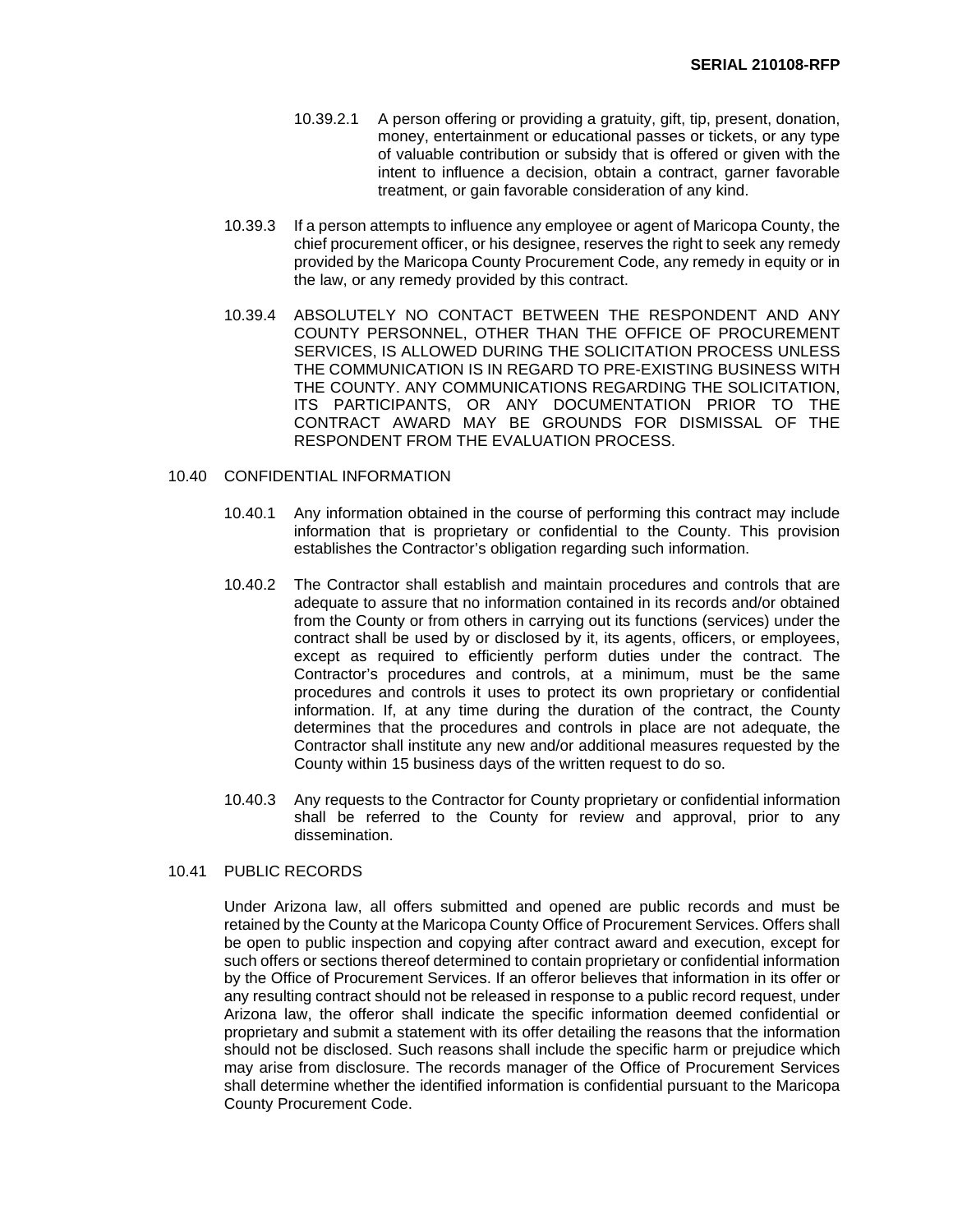#### 10.42 INTEGRATION

This contract represents the entire and integrated agreement between the parties and supersedes all prior negotiations, proposals, communications, understandings, representations, or agreements, whether oral or written, expressed, or implied.

#### 10.43 UNIFORM ADMINISTRATIVE REQUIREMENTS

By entering into this contract, the Contractor agrees to comply with all applicable provisions of Title 2, Subtitle A, Chapter II, Part 200—UNIFORM ADMINISTRATIVE REQUIREMENTS, COST PRINCIPLES, AND AUDIT REQUIREMENTS FOR FEDERAL AWARDS contained in Title 2 C.F.R. § 200 *et seq.*

10.44 GOVERNING LAW

This contract shall be governed by the laws of the State of Arizona. Venue for any actions or lawsuits involving this contract will be in Maricopa County Superior Court, Phoenix, Arizona.

10.45 PRICES

Contractor warrants that prices extended to County under this contract are no higher than those paid by any other customer for these or similar services.

### 10.46 ORDER OF PRECEDENCE

In the event of a conflict in the provisions of this contract and Contractor's license agreement, if applicable, the terms of this contract shall prevail.

#### 10.47 INCORPORATION OF DOCUMENTS

10.47.1 The following are to be attached to and made part of this Contract:

- 10.47.1.1 Exhibit A Vendor Information and Pricing
- 10.47.1.2 Exhibit B Scope of Work
- 10.47.1.3 Exhibit C Office of Procurement Services Contractor Travel and Per Diem Policy

#### 10.48 NOTICES

All notices given pursuant to the terms of this contract shall be addressed to:

For County:

Maricopa County Office of Procurement Services 160 S. 4th Avenue Phoenix, Arizona 85003-1647

For Contractor: Enterprise Network Solutions 3366 N 55th Place Mesa, AZ 85215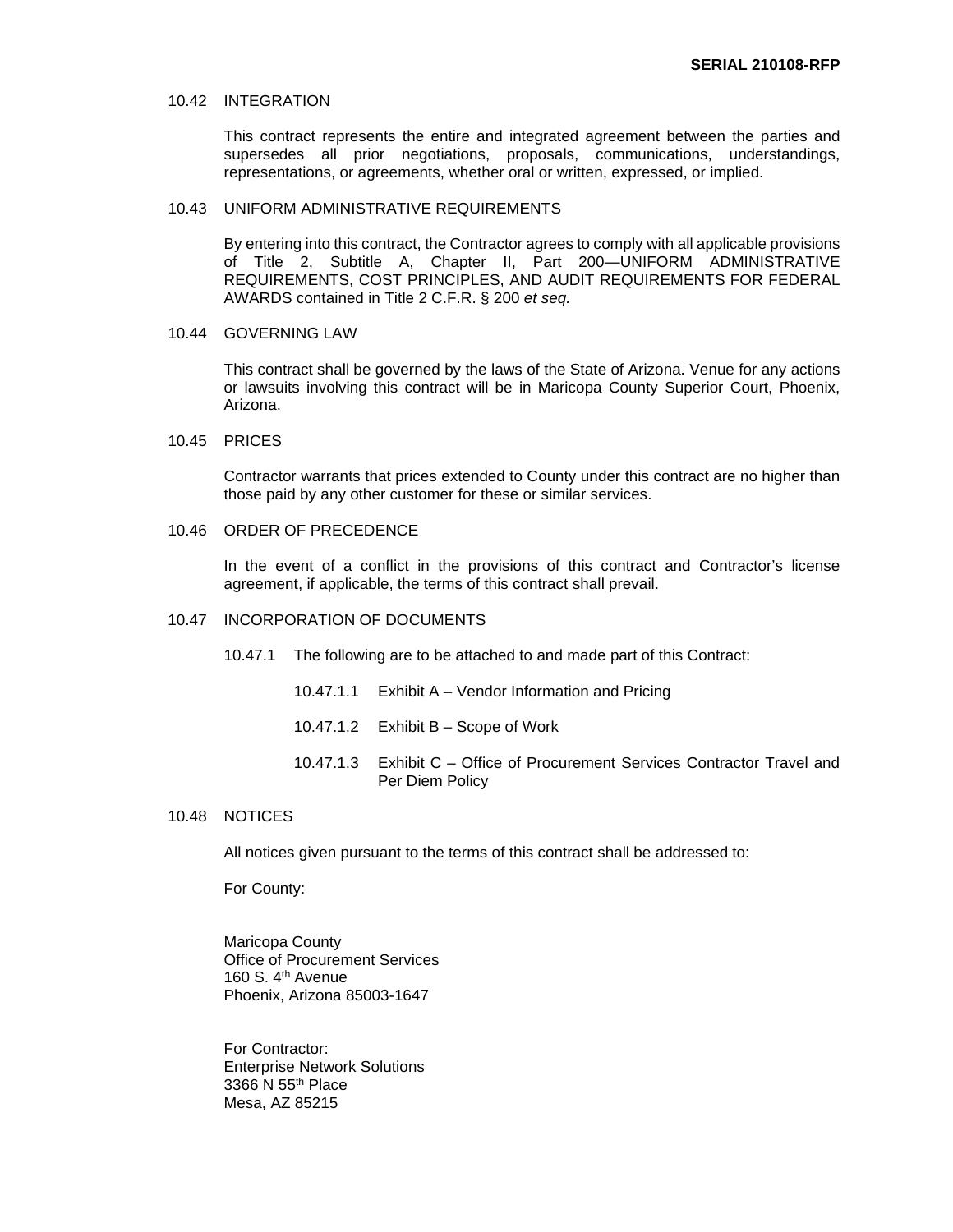### 10.49 INQUIRIES

- 10.49.1 Inquiries concerning information herein must be submitted via Periscope S2G using the link in the "Q&A" tab.
- 10.49.2 Administrative telephone/email inquiries shall be addressed to:

LOUIS NICOLOSI, PROCUREMENT OFFICER TELEPHONE: (602) 506-2761 louis.nicolosi@maricopa.gov

10.49.3 Inquiries may be submitted by telephone but must be followed up in writing. No oral communication is binding on Maricopa County.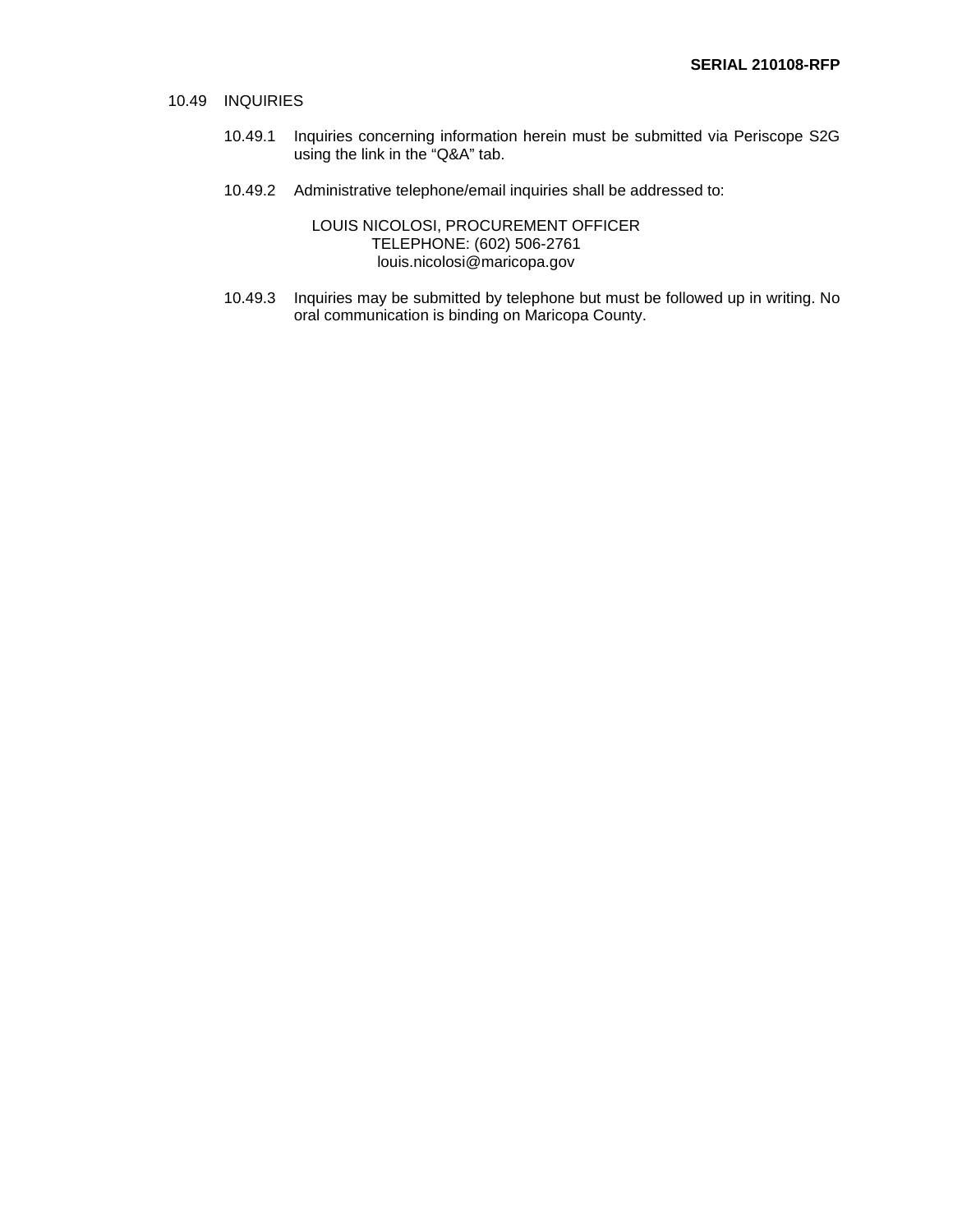IN WITNESS WHEREOF, this contract is executed on the date set forth above.

**CONTRACTOR** vitted **AUTHORIZED SIGNATURE**  $r_{RIV}$   $\overline{r_{GTHHF}}$   $\overline{r_{Res_1}}$   $\overline{r_{RIV}}$  Owner<br>PRINTED NAME AND TITLE<br>3633 N. 55<sup>4</sup>4 Place, Mesa, Az. 85215 harry E. CTHEF **ADDRESS**  $\frac{QU}{DA}$  $2021$ 

**MARICOPA COUNTY** 

CHIEF PROCUREMENT OFFICER. OFFICE OF PROCUREMENT SERVICES

February 17, 2021 DATE

## **APPROVED AS TO FORM:**

Randall B. Pennington

DEPUTY COUNTY ATTORNEY

02/12/2021

DATE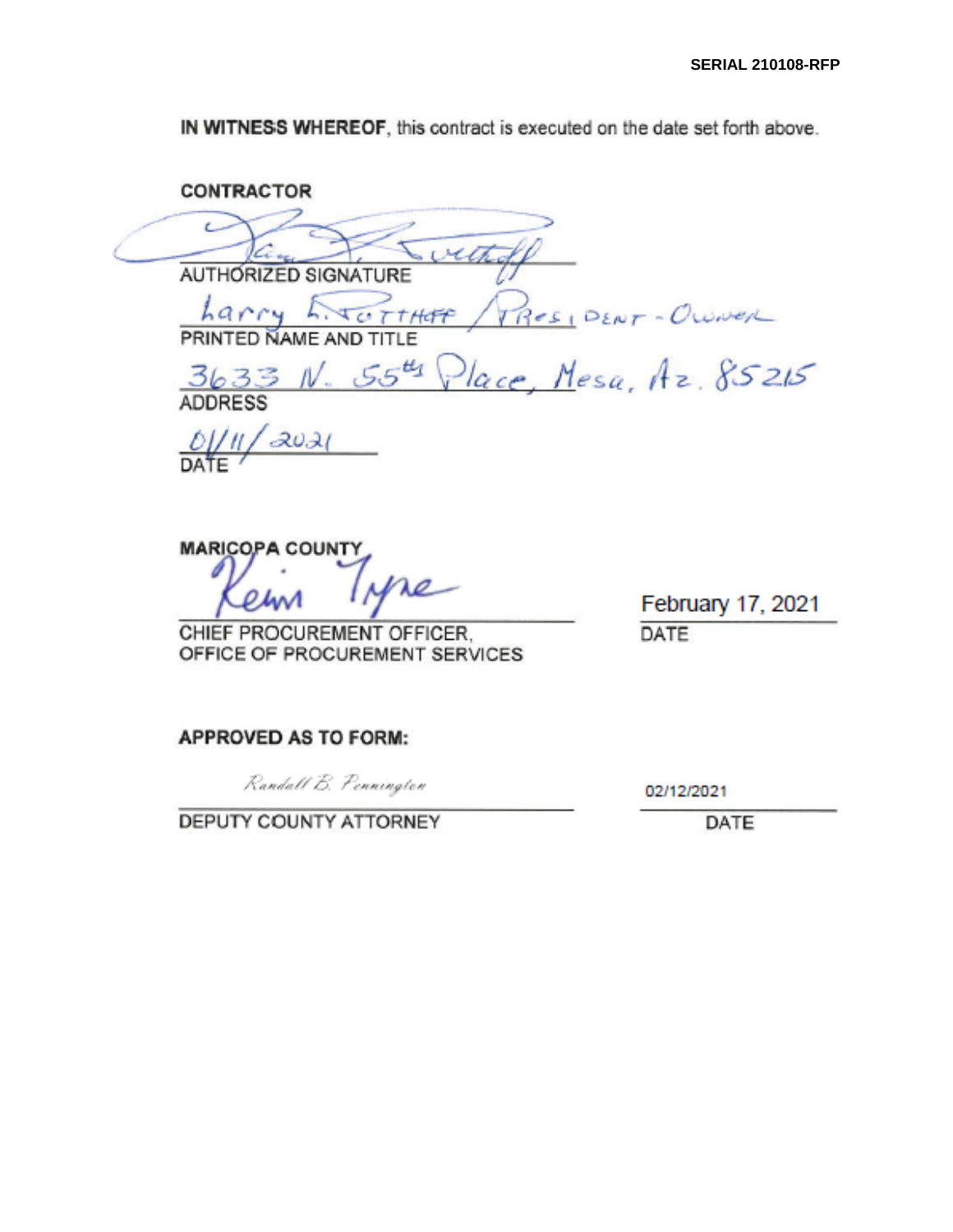## **EXHIBIT A – VENDOR INFORMATION AND PRICING**

| <b>COMPANY NAME:</b>                    | <b>Enterprise Networks Solutions</b> |
|-----------------------------------------|--------------------------------------|
| DOING BUSINESS AS (dba):                | <b>Enterprise Networks Solutions</b> |
| <b>MAILING ADDRESS:</b>                 | 3633 N. 55th Place                   |
| <b>REMIT TO ADDRESS:</b>                | 3633 N. 55th Place                   |
| <b>TELEPHONE NUMBER:</b>                | 480-505-1111                         |
| <b>FAX NUMBER:</b>                      | 480-505-1112                         |
| <b>WWW ADDRESS:</b>                     | www.ens-az.com                       |
| <b>REPRESENTATIVE NAME:</b>             | Larry Potthoff                       |
| <b>REPRESENTATIVE TELEPHONE NUMBER:</b> | 480-505-1111                         |
| REPRESENTATIVE EMAIL ADDRESS            | larry@ens-az.com                     |

| "YES" Effective 4-21-2022                                                 | <b>YES</b> | <u>NO</u> | <b>REBATE</b> |
|---------------------------------------------------------------------------|------------|-----------|---------------|
| WILL ALLOW OTHER GOVERNMENTAL ENTITIES TO<br>PURCHASE FROM THIS CONTRACT: | ⊽          | NO.       |               |
| WILL ACCEPT PROCUREMENT CARD FOR PAYMENT:                                 | ⊽          | <b>NO</b> |               |

| <b>1.0 PRICING</b> |  |
|--------------------|--|
|--------------------|--|

Respondents to list staff job titles as applicable not to exceed hourly billing rates.

| <b>Engineer 1 - Basic rack and stack experience with limited field</b> |       |                        |
|------------------------------------------------------------------------|-------|------------------------|
| experience                                                             | \$75  | Not to Exceed per Hour |
| <b>Engineer 2 - Working Engineer with field experience but limited</b> |       |                        |
| unsupervised.                                                          | \$150 | Not to Exceed per Hour |
| Engineer 3 - Working Engineer with good field experience. Can          |       |                        |
| do most tasks without supervision.                                     | \$175 | Not to Exceed per Hour |
|                                                                        |       |                        |

## **2.0 TRAVEL**

Any applicable and approved travel reimbursment shall be governed by the Office of Procurement Services Travel and Per Diem Policy (see Exhibit 2).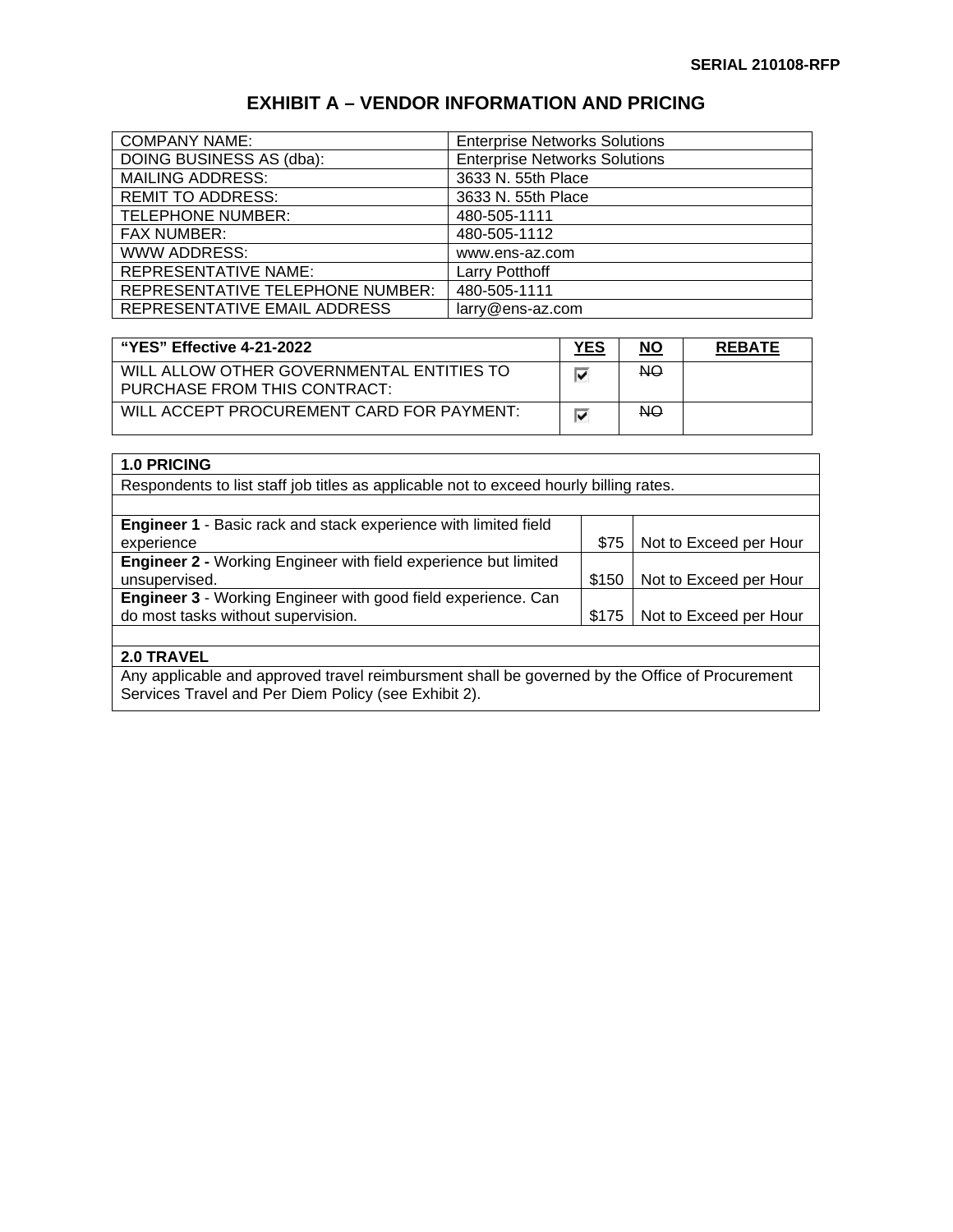## **EXHIBIT B – SCOPE OF WORK**

#### 1.1 ITS NETWORK DESIGN, MAINTENANCE AND SUPPORT

- 1.1.1 Contractor shall provide ITS network design, maintenance, and support services, including those for:
	- 1.1.1.1 Administration of ITS/TMC local area network (LAN), wide area network (WAN) and systems.
	- 1.1.1.2 Administration of Windows domain AD, DC, servers, workstations (physical and virtual), and laptops.
	- 1.1.1.3 System integration, configuration, and management of core, distribution, and access switching equipment to include Juniper, Cisco, HP, Aruba, Brocade, Ruggedcom, Etherwan, Moxa.
	- 1.1.1.4 System integration, configuration, and management of networking devices and appliances to include firewalls, VPN/NAC Secure Access, KVM Server/Switch, Display Wall Processor/Server, NAS storage, SAN storage, wireless AP, and routers.
	- 1.1.1.5 Installation, configuration, and maintenance of ITS technologies and communications system infrastructure to include SMFO, Point-to-Point Wireless, T1, DSRC, Cellular, CCTV & DMS.
	- 1.1.1.6 Installation, configuration, and administration of software to include VMware, Veeam, WSUS and Patch Management, network monitoring software, video management software, Antivirus Endpoint Protection, Display Wall Software, Microsoft Server 20xx, Microsoft SQL Server 20xx, Esri GIS and ITS/TMC centric applications.
	- 1.1.1.7 Emergency repair/integration in the event of a network and/or communication failure.
	- 1.1.1.8 Developing network drawings, documentation, and maintaining references as network topology changes occur.
- 1.2 ITS SYSTEMS SOFTWARE DEVELOPMENT AND INTEGRATION SUPPORT **SERVICES** 
	- 1.2.1 Contractor shall provide ITS systems software development and integration support services, including:
		- 1.2.1.1 Conduct studies to develop ITS concepts, support design, and evaluation of systems.
		- 1.2.1.2 Prepare request for proposal documentation to support procurement of ITS equipment, hardware and software.
		- 1.2.1.3 Develop and maintain Traveler Information Systems software and databases.
		- 1.2.1.4 Develop system plans and document existing system conditions.
- 1.3 ITS DATA ANALYTICS DESIGN, MAINTENANCE AND SUPPORT
	- 1.3.1 Contractor shall provide ITS data analytics design, maintenance, and support services, including: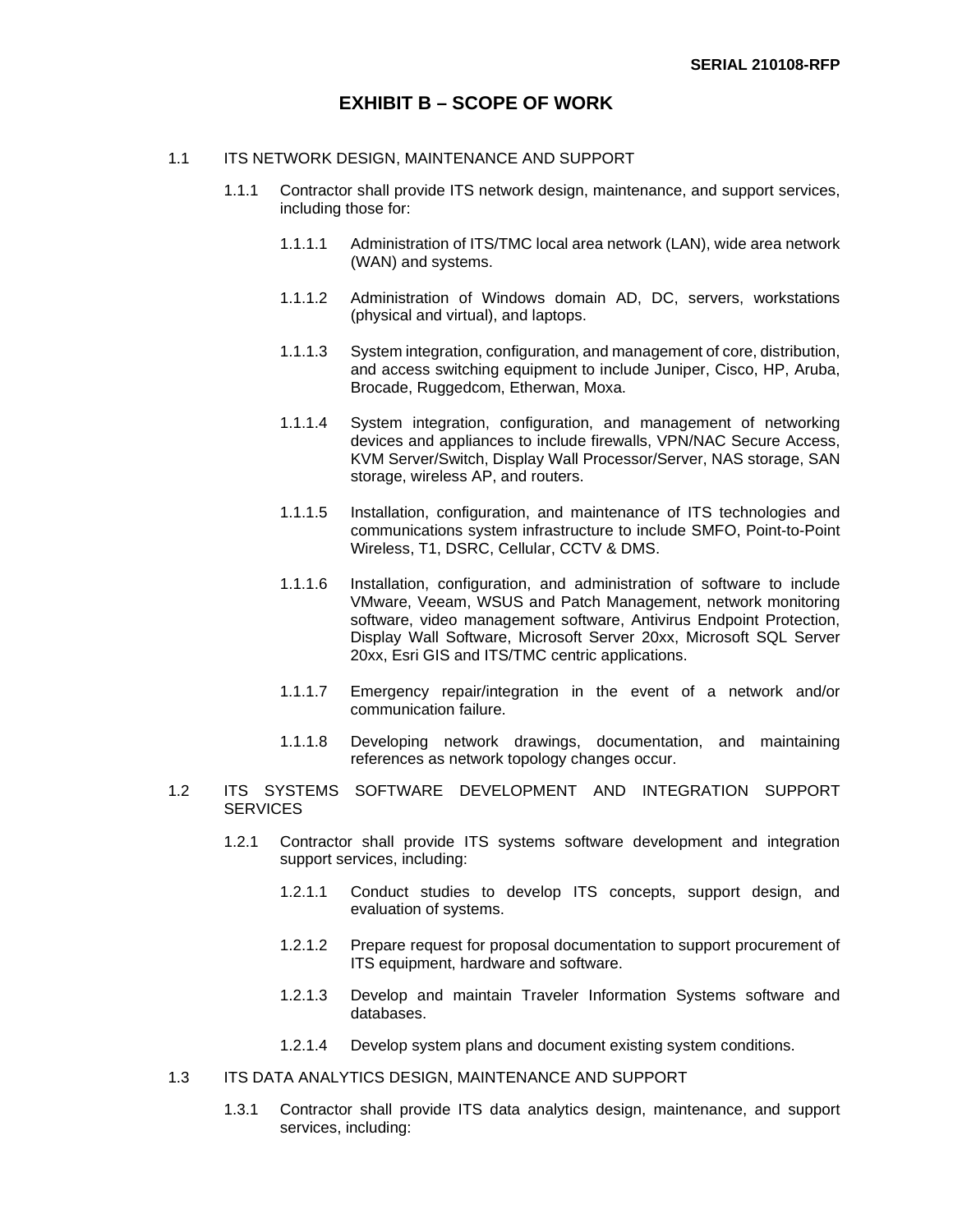- 1.3.1.1 Provide technical expertise in conducting data analytics, modeling, documenting existing system conditions, and developing plans.
- 1.3.1.2 Furnish ITS data dashboard and data management systems.

### 1.4 CONTRACTOR QUALIFICATIONS

- 1.4.1 Contractor shall provide with their proposal evidence to support the following, in particular, those related to services detailed herein:
	- 1.4.1.1 Successful completion of a minimum of five ITS telecommunications, network design, network management, integration and system design projects.
	- 1.4.1.2 Successful completion of a minimum of three ITS software development projects.
	- 1.4.1.3 Successful completion of a minimum of three ITS data analytics projects.
- 1.4.2 Contractor shall provide with their proposal evidence of the following, in particular, those related to services detailed herein:
	- 1.4.2.1 A minimum of five years' experience in the Intelligent Transportation Systems integration, maintenance, and support.
	- 1.4.2.2 A minimum of five years of staff experience in Intelligent Transportation Systems Integration, software development and design.
	- 1.4.2.3 A minimum of five years' experience with Intelligent Transportation Data Analytics, modeling and Dashboard Development combining existing and new data sources into one platform to support the operations of the Traffic Management Center, and systems support activities

## 1.5 TECHNICAL AND DESCRIPTIVE SALES LITERATURE

The contractor shall provide copies of its sales literature and brochures and copies of any manufacturer's technical and/or descriptive literature (e.g., PDF versions of sales literature, brochures, and/or webpages) specific to the material(s) the contractor proposes to provide. Literature shall be sufficient in detail to allow for full and fair evaluation of the material(s) submitted, and must be included with the bid. Failure to include this information may result in the bid being rejected.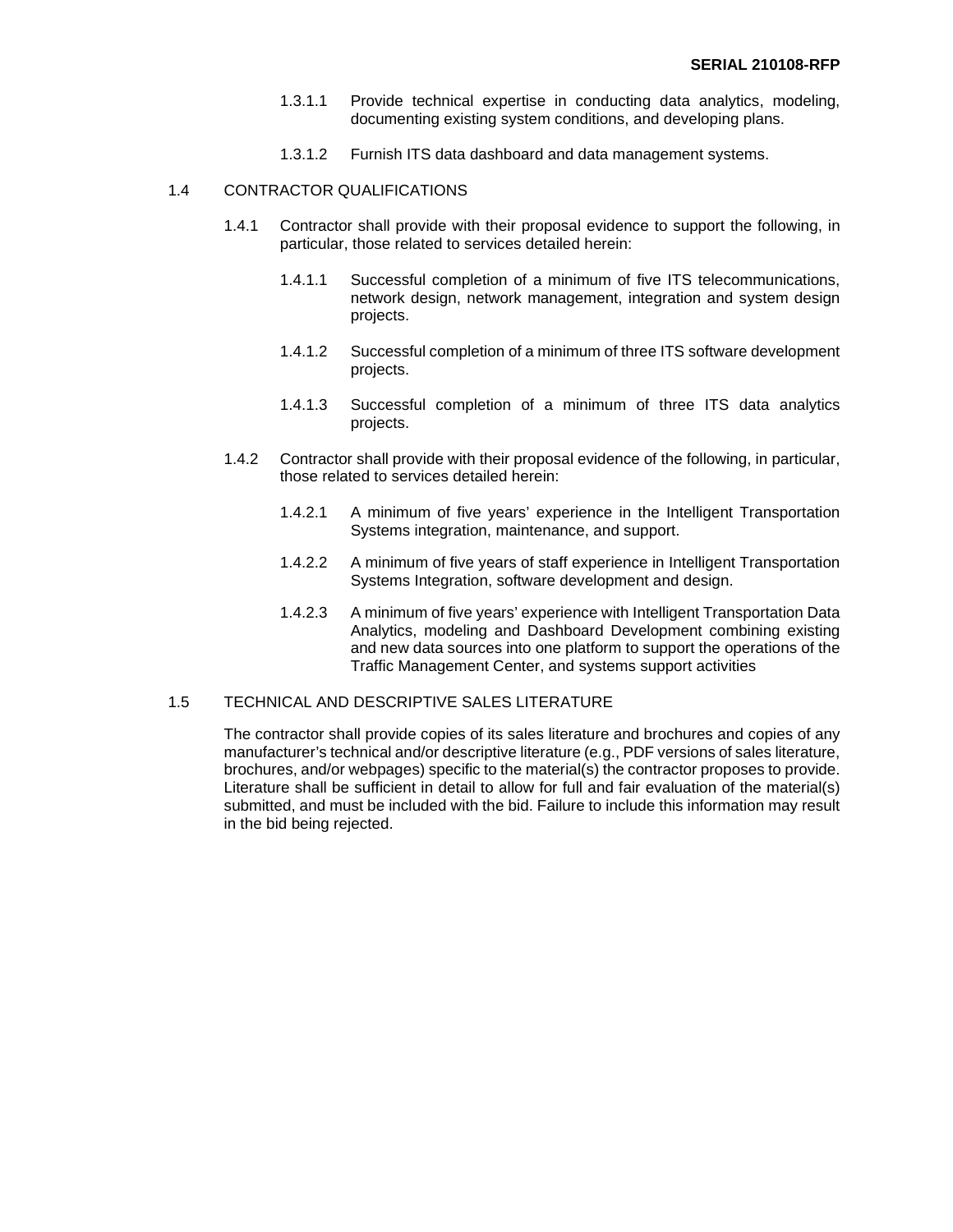## **EXHIBIT C**

## **OFFICE OF PROCUREMENT SERVICES CONTRACTOR TRAVEL AND PER DIEM POLICY**

- 1.0 All contract-related travel plans and arrangements shall be prior-approved by the County contract administrator.
- 2.0 Lodging, per diem, and incidental expenses incurred in performance of Maricopa County/Special District (County) contracts shall be reimbursed based on current U.S. General Services Administration (GSA) domestic per diem rates for Phoenix, Arizona. Contractors must access the following internet site to determine rates (no exceptions): [www.gsa.gov.](http://www.gsa.gov/)
	- 2.1 Additional incidental expenses (i.e., telephone, fax, internet, and copying charges) shall not be reimbursed. They should be included in the contractor's hourly rate as an overhead charge.
	- 2.2 The County will not (under any circumstances) reimburse for contractor guest lodging, per diem, or incidentals.
- 3.0 Commercial air travel shall be reimbursed as follows:
	- 3.1 Coach airfare will be reimbursed by the County. Business class airfare may be allowed only when preapproved in writing by the County contract administrator as a result of the business needs of the County when there is no lower fare available.
	- 3.2 The lowest direct flight airfare rate from the contractor's assigned duty post (pre-defined at the time of contract signing) will be reimbursed. Under no circumstances will the County reimburse for airfares related to transportation to or from an alternate site.
	- 3.3 The County will not (under any circumstances) reimburse for contractor guest commercial air travel.
- 4.0 Rental vehicles may only be used if such use would result in an overall reduction in the total cost of the trip, not for the personal convenience of the traveler. Multiple vehicles for the same set of travelers for the same travel period will not be permitted without prior written approval by the County contract administrator.
	- 4.1 Purchase of comprehensive and collision liability insurance shall be at the expense of the contractor. The County will not reimburse a contractor if the contractor chooses to purchase this coverage.
	- 4.2 Rental vehicles are restricted to sub-compact, compact, or mid-size sedans unless a larger vehicle is necessary for cost efficiency due to the number of travelers. (NOTE: Contractors shall obtain pre-approval in writing from the County contract administrator prior to rental of a larger vehicle.)
	- 4.3 County will reimburse for parking expenses if free, public parking is not available within a reasonable distance of the place of County business. All opportunities must be exhausted prior to securing parking that incurs costs for the County. Opportunities to be reviewed are the DASH, shuttles, etc. that can transport the contractor to and from County buildings with minimal costs.
	- 4.4 County will reimburse for the lowest rate, long-term, uncovered (covered or enclosed parking will not be reimbursed) airport parking only if it is less expensive than shuttle service to and from the airport.
	- 4.5 The County will not (under any circumstances) reimburse the contractor for guest vehicle rental(s) or other any transportation costs.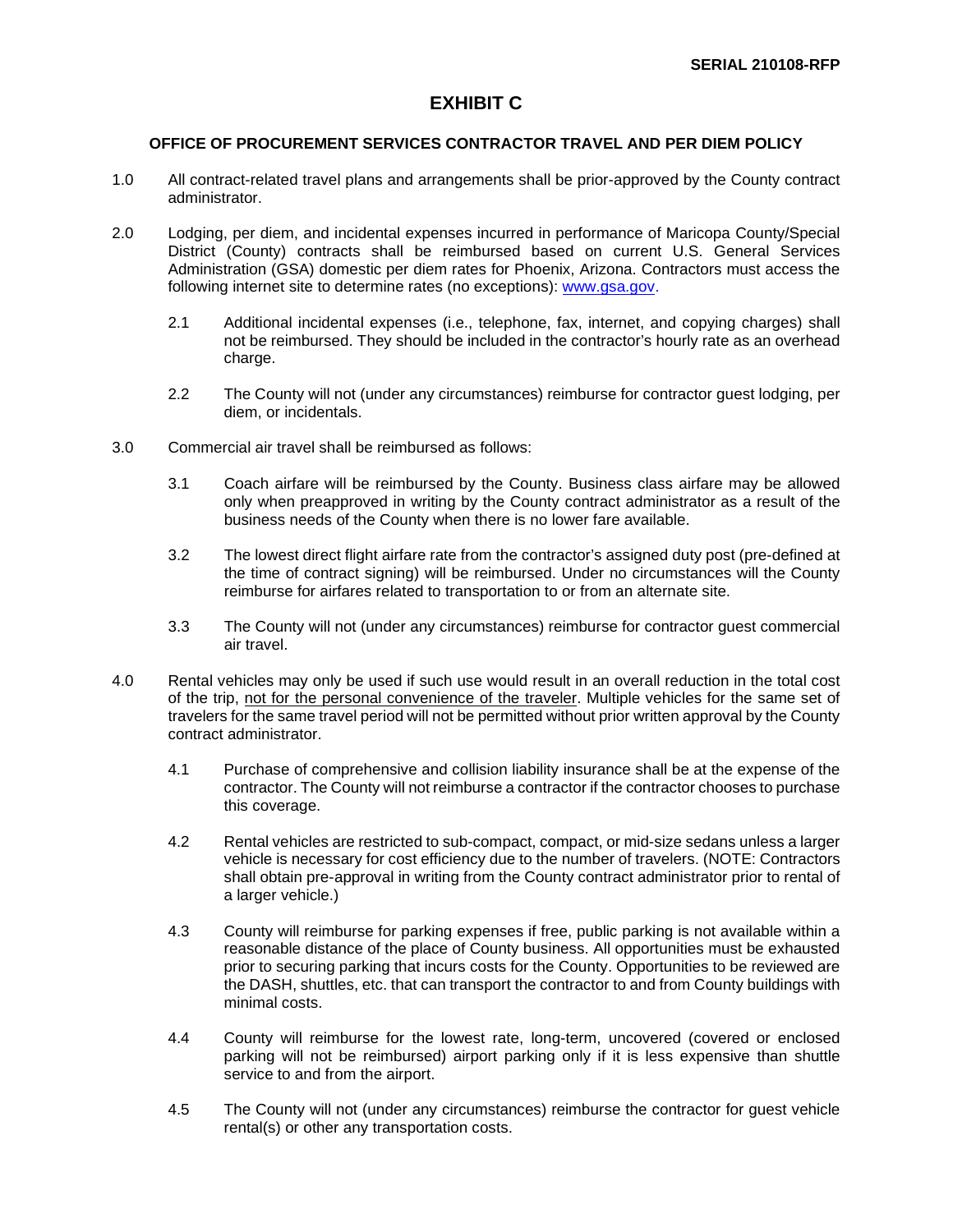- 5.0 Contractor is responsible for all costs not directly related to the travel except those that have been pre-approved by the County contract administrator. These costs include, but are not limited to, the following: in-room movies, valet service, valet parking, laundry service, costs associated with storing luggage at a hotel, fuel costs associated with non-County activities, tips that exceed the per diem allowance, health club fees, and entertainment costs. Claims for unauthorized travel expenses will not be honored and are not reimbursable.
- 6.0 Travel and per diem expenses shall be capped at 15 percent of project price unless otherwise specified and approved by the County in individual contracts.
- 7.0 Contractor shall provide, (upon request) with their invoice(s), copies of receipts supporting travel and per diem expenses, and, if applicable, with a copy of the written consent issued by the County contract administrator. No travel and per diem expenses shall be paid by County without copies of the written consent as described in this policy and copies of all receipts.